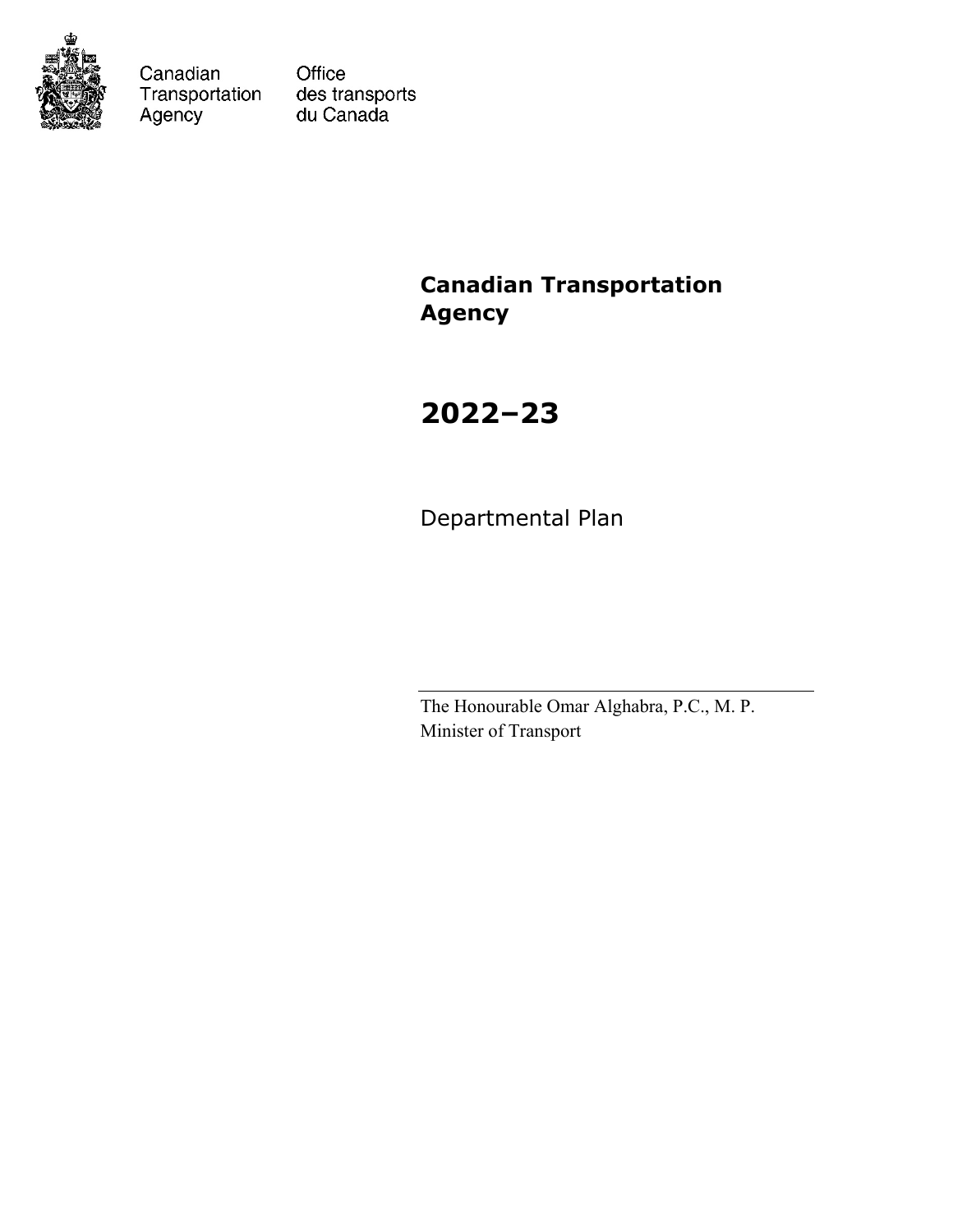Catalogue No. TT2-8E-PDF ISSN 2371-8633 © Her Majesty the Queen in Right of Canada, represented by the Minister of Transport, 2022.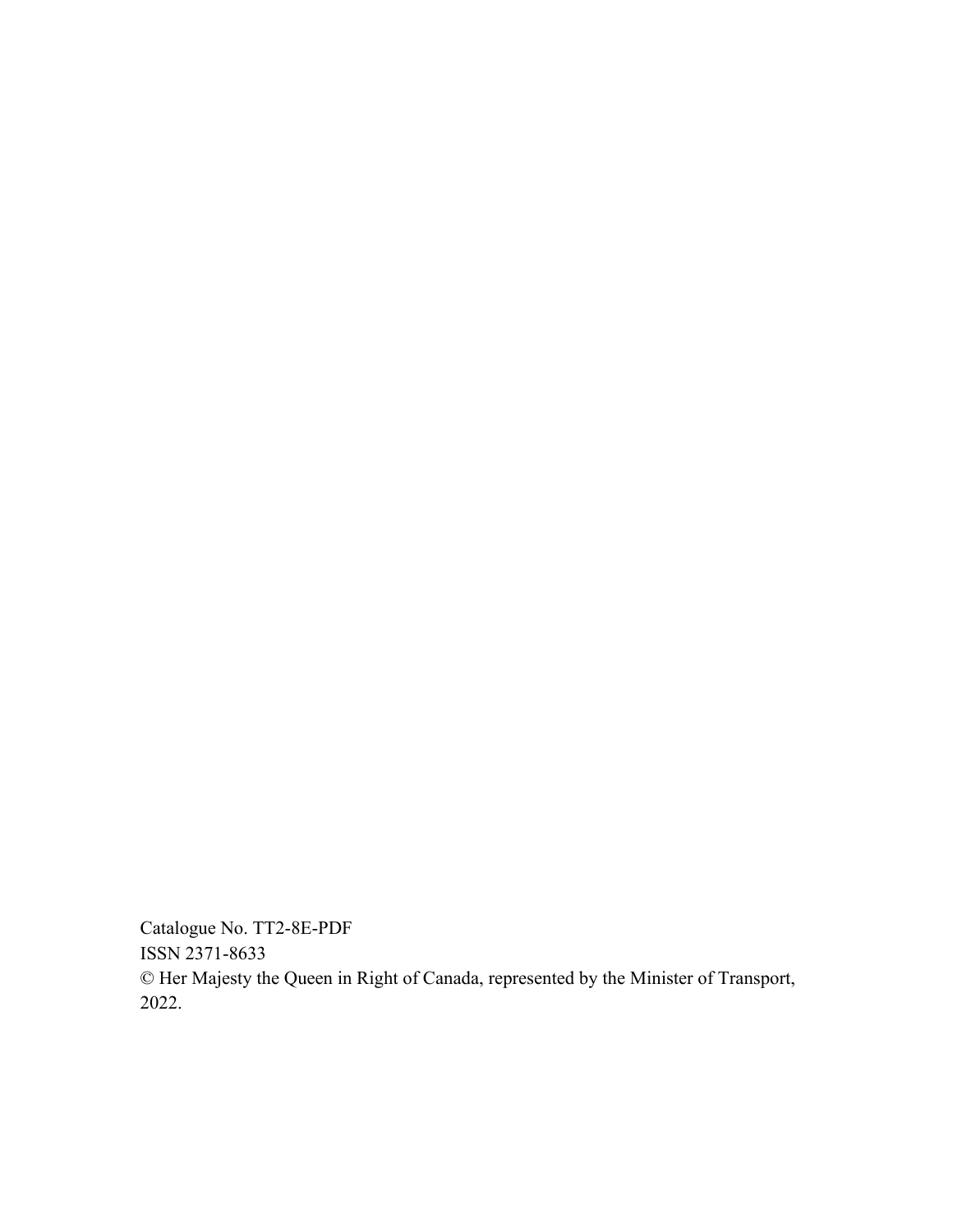# **Table of contents**

| Core responsibilities: planned results and resources, and key risks  5 |  |
|------------------------------------------------------------------------|--|
|                                                                        |  |
|                                                                        |  |
|                                                                        |  |
|                                                                        |  |
|                                                                        |  |
|                                                                        |  |
|                                                                        |  |
|                                                                        |  |
|                                                                        |  |
|                                                                        |  |
|                                                                        |  |
|                                                                        |  |
|                                                                        |  |
|                                                                        |  |
|                                                                        |  |
|                                                                        |  |
|                                                                        |  |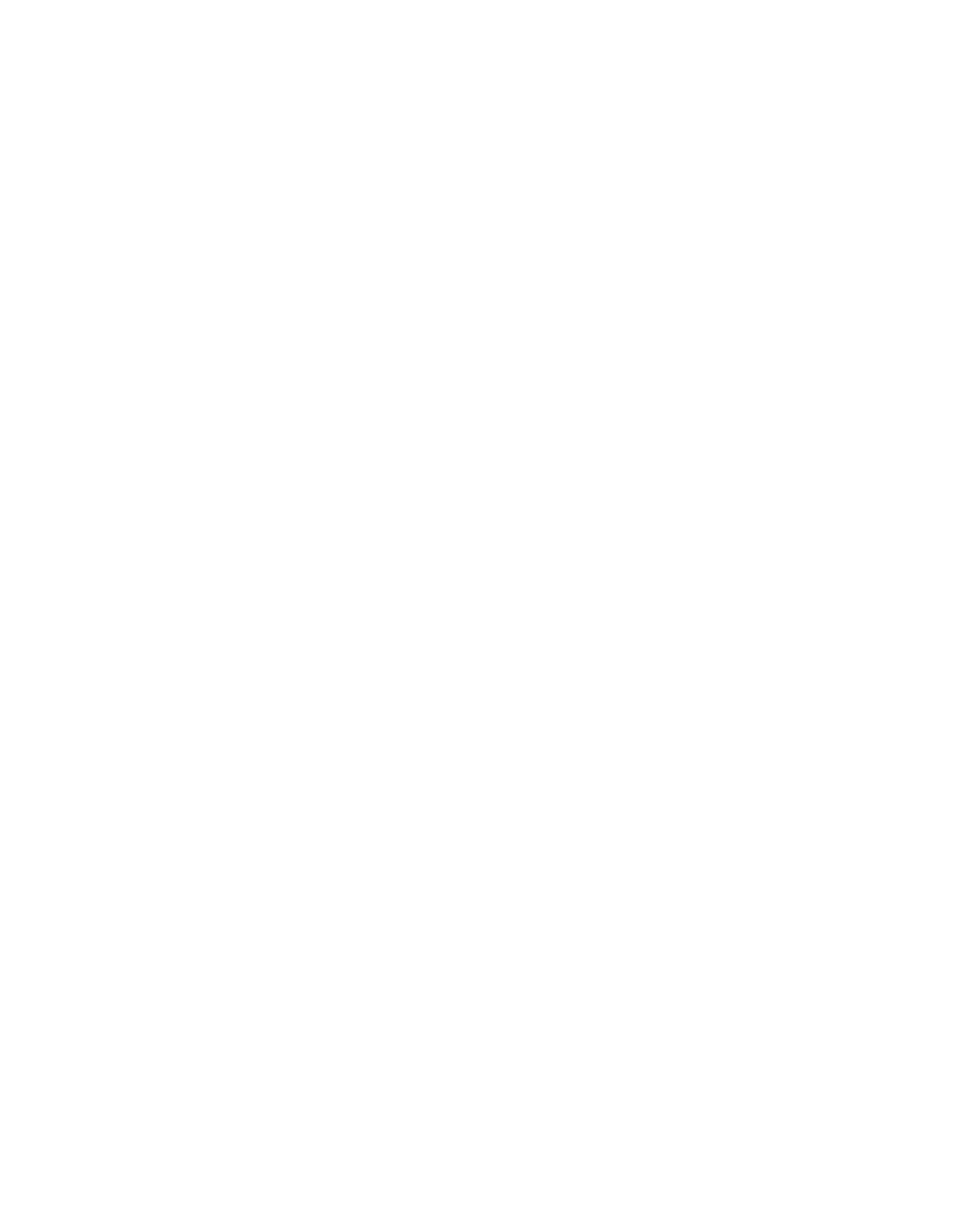# <span id="page-4-0"></span>Message from the Chair and Chief Executive Officer

The last few years have seen the Canadian Transportation Agency (CTA) strengthening the regulatory framework for which it is responsible, particularly with respect to air passenger protection and accessibility of the transportation system. Along with the continuing COVID-19 pandemic, the enhanced regulatory requirements have resulted in the CTA handling an unprecedented level of consumer complaints, while continuing to manage the other aspects of the economic regulatory framework for the air and rail sectors, which are part of the CTA's regular activities. Indeed, between the start of the 2021 calendar year and the end of November, the CTA received about 10,000 complaints and, as a result of temporary funding provided by the Government of Canada in 2020, processed about 15,500 complaints – a record number of complaints processed in any given year, marking the sixth consecutive year of increases.

Most elements of the new regulatory framework are now in place, including the *[Accessible](https://otc-cta.gc.ca/eng/accessible-transportation-planning-and-reporting-regulations)  [Transportation Planning and Reporting Regulationsi](https://otc-cta.gc.ca/eng/accessible-transportation-planning-and-reporting-regulations)* , The Regulations Amending the Air Passenger Protection Regulations have also been published in *[Canada Gazette 1](https://www.canada.ca/en/health-canada/services/drugs-health-products/medical-devices/legislation-guidelines/canada-gazette-part1.html)[ii](#page-31-1)* at the time of writing. In 2022-2023 the CTA will apply our new strategic framework to focus our efforts on achieving the outcomes pursued by the National Transportation Policy, as stated in the *[Canada](https://laws-lois.justice.gc.ca/eng/acts/c-10.4/)  [Transportation Act](https://laws-lois.justice.gc.ca/eng/acts/c-10.4/)[iii](#page-31-2)*.

This new strategic framework identifies the following strategic priorities:

- Timely resolution and elimination of the backlog of complaints
- Implementation of the new regulatory framework
- Process and service innovation and modernization
- A data-driven and digitally integrated and proficient organization
- A diverse workforce and an inclusive and equitable workplace

Both as an administrative tribunal and as a regulator, we will make the best possible use of the funding that we are provided. As an administrative tribunal, we will work to eliminate the complaints backlog and provide timely dispute resolution services and access to justice based on procedures that are commensurate to the impact and complexity of the cases. As a regulator, we will effectively implement and enforce the regulatory framework put in place over the past several years, innovating and updating CTA processes, and increasing the use of data and digitalization throughout the organization.

Finally, I would like to recognize the employees and the appointed Members of the CTA. They are the reason the CTA has been so successful in delivering its mandate, particularly during the pandemic. In 2022-23, we will be working from a new, accessible building and will continue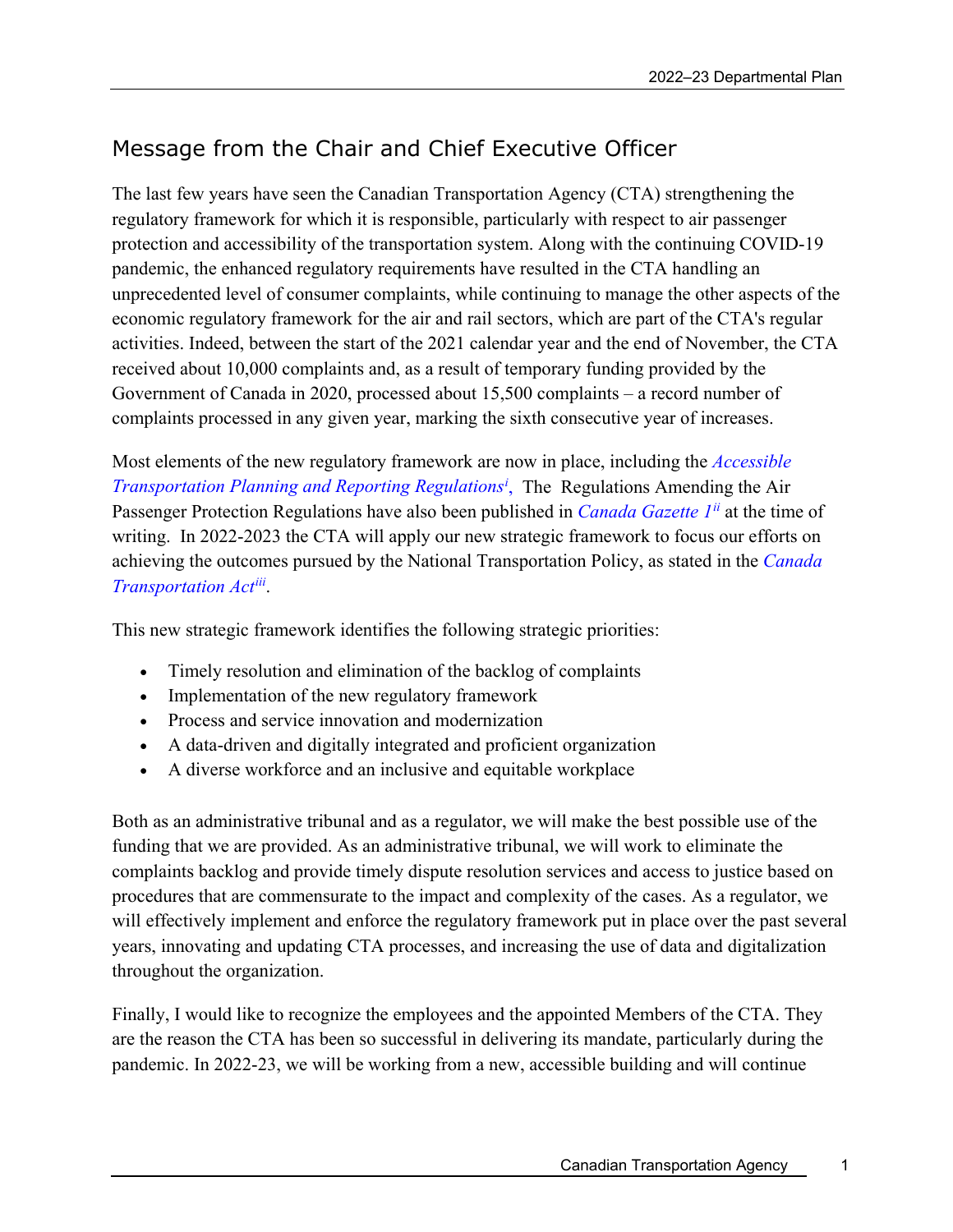cultivating our diverse workforce, ensuring it is inclusive and equitable, works collegially and fosters employee satisfaction as well as well-being in a renewed work environment.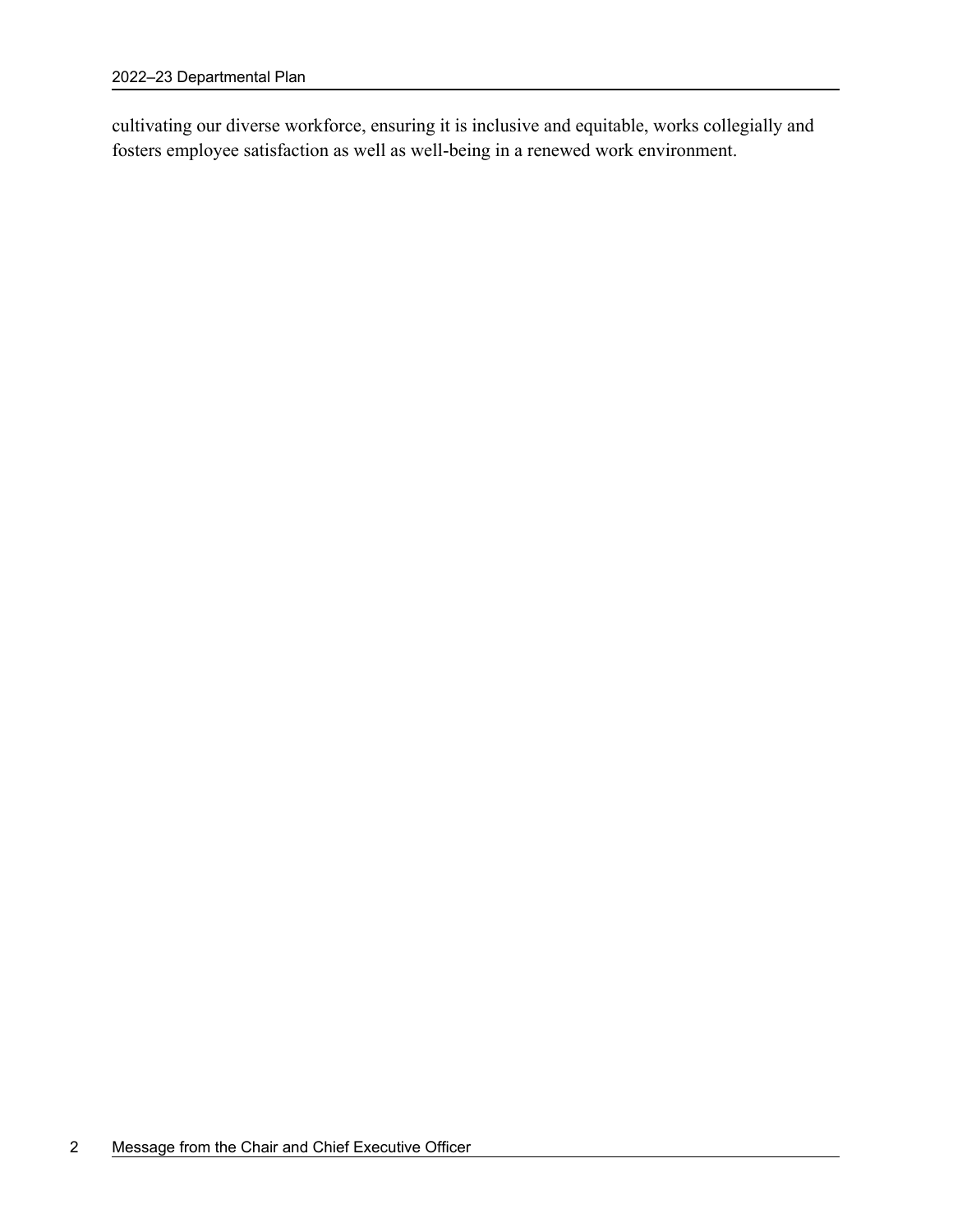# <span id="page-6-0"></span>Plans at a glance

The CTA contributes to achieving an accessible, competitive, economic and efficient national transportation system that serves the needs of participants and communities, and in which people trust.

The CTA is an independent, high-performing, outcome-driven organization that uses its expertise in the Canadian transportation system to provide high value to Canadians,

- as a regulatory agency that works with regulated industry, communities and other participants in the transportation system, using a wide variety of regulatory and nonregulatory instruments;
- as an administrative tribunal that provides timely dispute resolution services and access to justice, based on procedures that are commensurate to the impact and complexity of the cases.
- and as a diverse, inclusive and equitable organization that fosters employee satisfaction.

The CTA has three mandates:

- It helps ensure that the national transportation system runs efficiently and smoothly in the interests of all Canadians: those who work and invest in it; the producers, shippers, travelers and businesses who rely on it; and the communities where it operates.
- It protects the human right of persons with disabilities to an accessible transportation network.
- It provides consumer protection for air passengers.

In fulfilling these mandates, the CTA is guided by its strategic priorities for 2022-23 and beyond:

- Timely resolution and elimination of the backlog of complaints;
- Implementation of the new regulatory framework;
- Process and service innovation and modernization:
- A data-driven and digitally integrated and proficient organization;
- A diverse workforce and an inclusive and equitable workplace.

For more information on the CTA's plans, priorities and planned results, see the "Core responsibilities: planned results and resources, and key risks" section of this report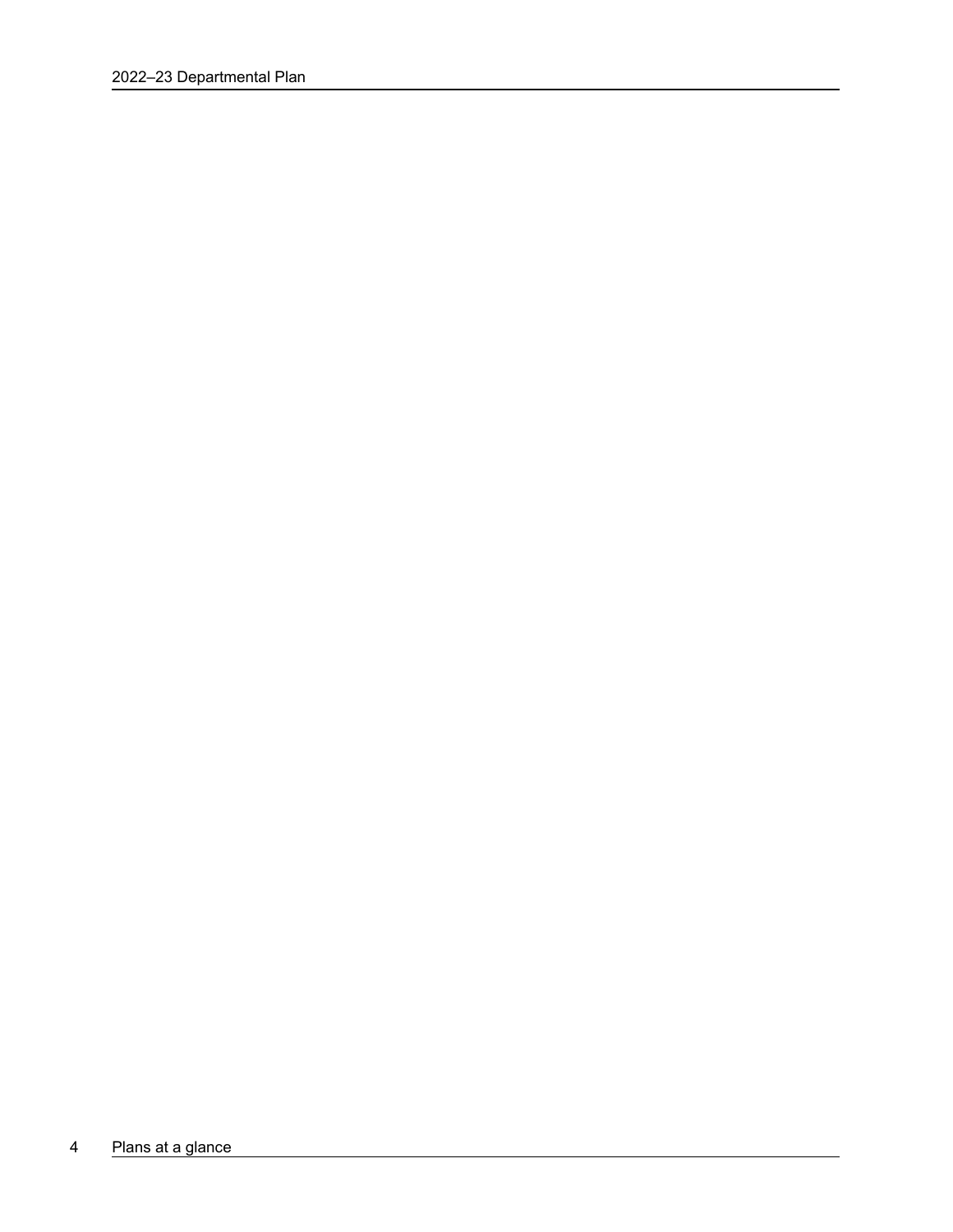# <span id="page-8-0"></span>Core responsibilities: planned results and resources, and key risks

This section contains information on the department's planned results and resources for each of its core responsibilities. It also contains information on key risks related to achieving those results.

### Independent regulatory and dispute-resolution services for transportation service providers and users

### **Description**

Establish and enforce economic, accessibility, and air passenger protection rules for the national transportation system; resolve disputes between transportation service providers and users through facilitation, mediation, arbitration, and adjudication; and provide information to stakeholders and Canadians in general on the transportation system and their transportationrelated rights and responsibilities.

### **Planning highlights**

The last few years have seen the CTA strengthening the regulatory framework for which it is responsible, particularly with respect to air passenger protection and accessibility of the transportation system. Along with the continuing COVID-19 pandemic, the enhanced regulatory requirements have resulted in the CTA handling an unprecedented level of consumer complaints, while continuing to manage the economic regulatory framework for the air and rail sectors.

The years ahead will be dedicated to tackling the backlog of complaints, while completing and implementing the new regulatory framework, improving the delivery and efficiency of our services, and preparing the organization for the future.

Specifically, we will pursue the following strategic priorities:

- **Timely resolution and elimination of the backlog of complaints.** Over the last year, Canadians filed air passenger complaints in record numbers, at a rate that stretched CTA resources beyond that which was sustainable – resulting in a backlog. In part by emphasizing informal facilitation and mediation, through which 99 per cent of cases are addressed, the CTA will continue to focus its limited resources on processing as many complaints as possible, as quickly as possible, while ensuring fairness to all parties.
- **Implementation of the new regulatory framework.** The CTA will continue in its efforts to make Canada's transportation system the most accessible in the world by implementing the ATPDR for large transportation service providers , while developing an approach for smaller TSPs, and by implementing new planning and reporting regulations that require transportation service providers to develop – in consultation with the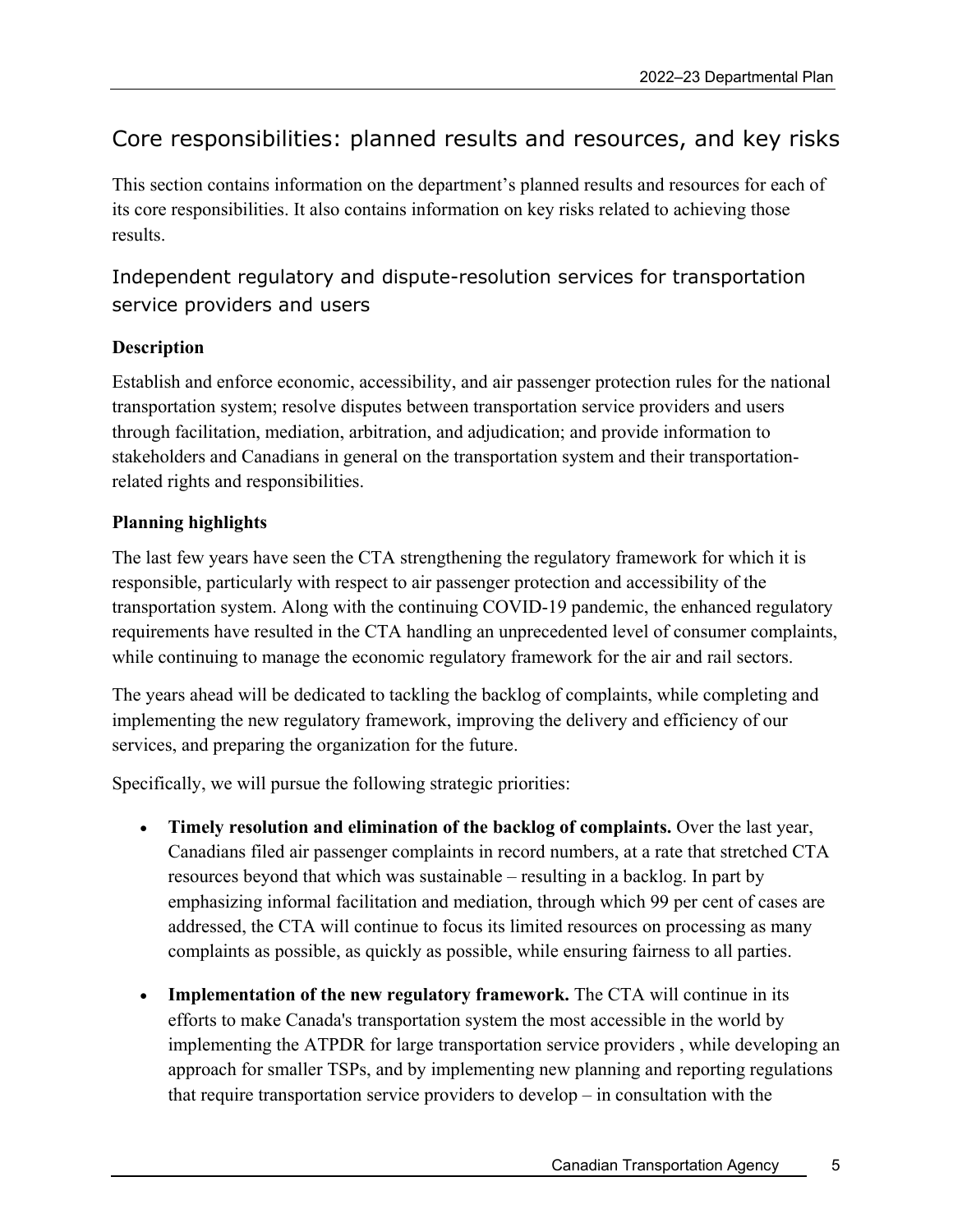community of persons with disabilities – accessibility plans for achieving barrier-free operations. The CTA aims to close a gap in the new regulatory framework for air passenger protection and has proposed amendments to the regulation regarding the provision of refunds in the case of certain flight disruptions outside of air carrier control, which have been published in *Canada Gazette I*<sup>[iv](#page-31-3)</sup> at the time of writing.

- **Process and service innovation and modernization.** The CTA will continue to maximize complaint processing capacity and speed by developing and implementing innovative measures to improve the efficiency of dispute resolution.
- **A data-driven and digitally integrated and proficient organization**. The CTA will enhance and leverage its data assets to improve its capacity in all aspects of its operations, including by assessing its performance in managing complaints and implementing a risk-analysis approach to targeting compliance monitoring and enforcement resources.
- **A diverse workforce and an inclusive and equitable workplace.** The CTA will continue its efforts to ensure that its workforce reflects the full diversity of Canadian society. It will provide its staff with a welcoming workplace and stimulating work experience to generate a high degree of employee satisfaction. In particular, the CTA will leverage its move to a new, accessible facility, to become the hybrid workplace of choice in the National Capital Region post pandemic.

### <span id="page-9-0"></span>**Gender-based analysis plus**

#### **Governance structures**

The CTA's Executive Committee has included GBA+ in the mandatory training curriculum for all staff to ensure the CTA continues to advance gender equality and build policies, programs and services that respect GBA+ values.

#### **Human resources**

- Given that it is a small organization, the CTA currently has no resources solely dedicated to GBA+.
- However, GBA+ is prioritized and where required, internal resources are assigned to conduct GBA+ analyses, mostly in the context of Workforce and Workplace Services, Treasury Board Submissions and Memorandums to Cabinet

#### **Planned initiatives**

• In 2022-23, GBA+ will also continue to be applied and monitored in the context of costbenefit analyses within the Treasury Board Submissions process.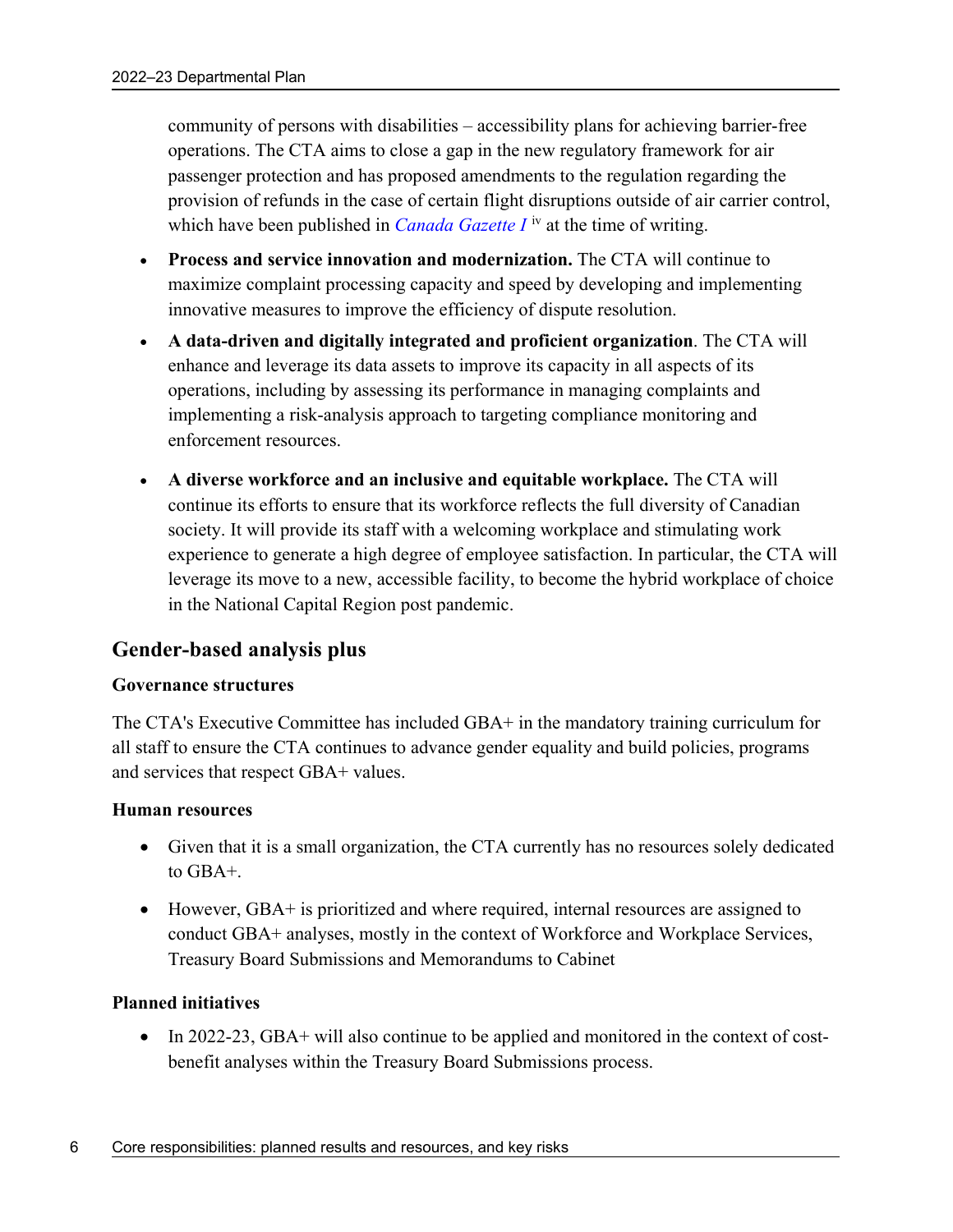### **Reporting capacity and data**

Data related to employment equity, diversity and inclusion will continue to be collected and tracked.

#### **Experimentation**

The CTA will continue to experiment with innovative approaches to the way it connects with Canadians and conducts its activities, for example:

- **Accessibility:** The CTA has adopted and will continue to develop/refine extensive measures to improve accessibility in outreach and communication activities, namely:
	- o Use of American Sign Language (ASL), Quebec Sign Language (QSL) simultaneous interpretation in stakeholder meetings;
	- o Development of alternative text (alt-text) for images on our social media platforms;
	- o Use of simplified and accessible complaint forms;
	- o Read-aloud functionality on our website and Communications products;
	- o Use of MathML to make economic information more accessible;
	- o PDF accessibility;
	- o Ensuring our website is AA+ or higher Web Content Accessibility Guidelines (WCAG) compliant.
- **Public Engagement and Consultation:** The CTA engages and consults with Canadians using a variety of innovative approaches, such as online questionnaires, written submissions, and videoconference consultation for those unable to attend in-person sessions, and/or because of public health restrictions on gatherings due to the COVID-19 pandemic. Through these activities, the CTA gains a greater understanding of the perspectives of a wide range of citizens, stakeholders, regulated industry and experts and is better positioned to develop more informed and effective policies and programs. As just one example of public engagement, the CTA formed the [Accessibility Advisory](https://otc-cta.gc.ca/eng/accessibility-advisory-committee)  [Committee](https://otc-cta.gc.ca/eng/accessibility-advisory-committee)<sup>[v](#page-31-4)</sup>, which includes representatives from the community of persons with disabilities, the transportation industry and government, to help develop regulations, Codes of Practice and industry guidelines on accessibility.
- **Videoconference Hearings:** When there's a decision to hold hearings as part of a dispute adjudication or regulatory determination process, the CTA uses videoconference tools.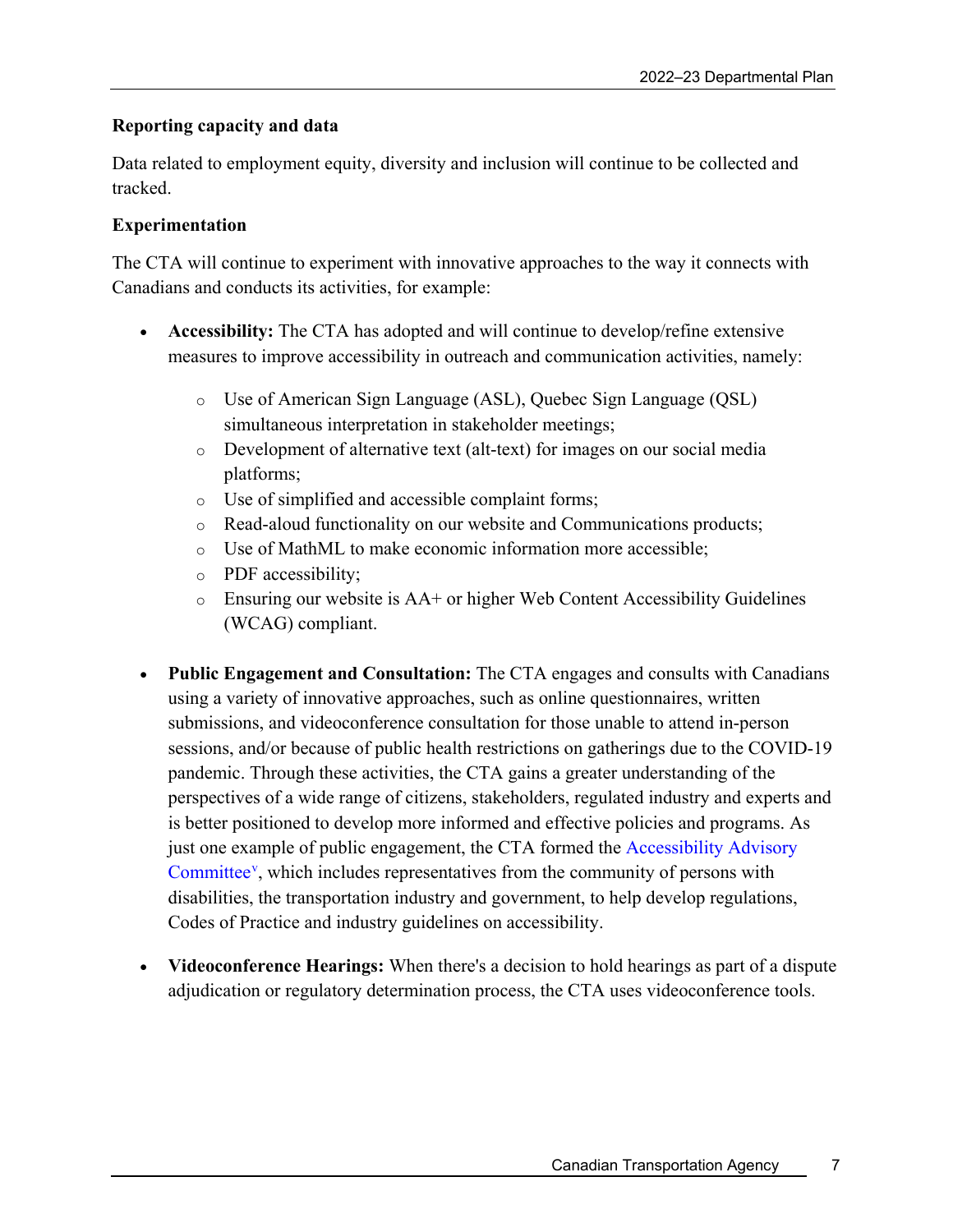• **Compliance and Enforcement:** The CTA engages in numerous innovative approaches in support of its compliance monitoring and enforcement modernization program (e.g., pattern and trend analysis, risk assessment tool, data analytics), to maximize proactive compliance by regulated entities. These reflect lessons learned and shifts in approach within the CTA, technological advances, and the evolution of best practices, including the policy work of the OECD in the area of regulatory enforcement and inspections.

| Key risk(s) |  |
|-------------|--|
|             |  |

| <b>Risks</b>                                                                                                                                                                                                                                                                                                                                                                                                                                                                                                                                                                                                                                                                                                          | <b>Risk Response Strategy</b>                                                                                                                                                                                                                                                                                                                                                        | Links to<br>Department's<br><b>Programs</b>                                                                                        | Link to<br>Departmental<br><b>Priorities</b>                                                                                                                                                                                                                                         |
|-----------------------------------------------------------------------------------------------------------------------------------------------------------------------------------------------------------------------------------------------------------------------------------------------------------------------------------------------------------------------------------------------------------------------------------------------------------------------------------------------------------------------------------------------------------------------------------------------------------------------------------------------------------------------------------------------------------------------|--------------------------------------------------------------------------------------------------------------------------------------------------------------------------------------------------------------------------------------------------------------------------------------------------------------------------------------------------------------------------------------|------------------------------------------------------------------------------------------------------------------------------------|--------------------------------------------------------------------------------------------------------------------------------------------------------------------------------------------------------------------------------------------------------------------------------------|
| Over-extended resources as<br>a result of increases in CTA<br>mandates and workload;<br>insufficient capacity to<br>eliminate the compounded<br>backlog of complaints; and<br>inability to effectively deliver<br>its mandate of consumer<br>protection (dispute<br>resolution) for air<br>passengers and of<br>accessibility.<br>Description:<br>Insufficient capacity to<br>address the number of<br>complaints that are being<br>submitted, resulting in a<br>continually-increasing<br>backlog of complaints and<br>increasing wait times for<br>dispute resolution. More<br>generally, there are<br>insufficient resources to<br>maintain core business<br>functions with ongoing<br>operational pressures while | The CTA:<br>Will continue to work as efficiently as it can to<br>$\bullet$<br>triage and address complaints<br>Will continue to review and streamline business<br>processes and procedures<br>Will continue to assess its financial situation<br>and pursue options for reallocation within the<br>organization to align with priorities and generate<br>efficiencies in a mid-term. | Industry<br>Regulation<br>Facilitation,<br>Adjudication<br>and Alternative<br>Dispute<br>Resolution<br>Internal<br><b>Services</b> | Timely<br>resolution and<br>elimination of<br>the backlog of<br>complaints<br>Implementation<br>of the new<br>regulatory<br>framework<br>Process and<br>service<br>innovation and<br>modernization<br>A data-driven<br>and digitally<br>integrated and<br>proficient<br>organization |
| absorbing new mandates<br>resulting from legislative                                                                                                                                                                                                                                                                                                                                                                                                                                                                                                                                                                                                                                                                  |                                                                                                                                                                                                                                                                                                                                                                                      |                                                                                                                                    |                                                                                                                                                                                                                                                                                      |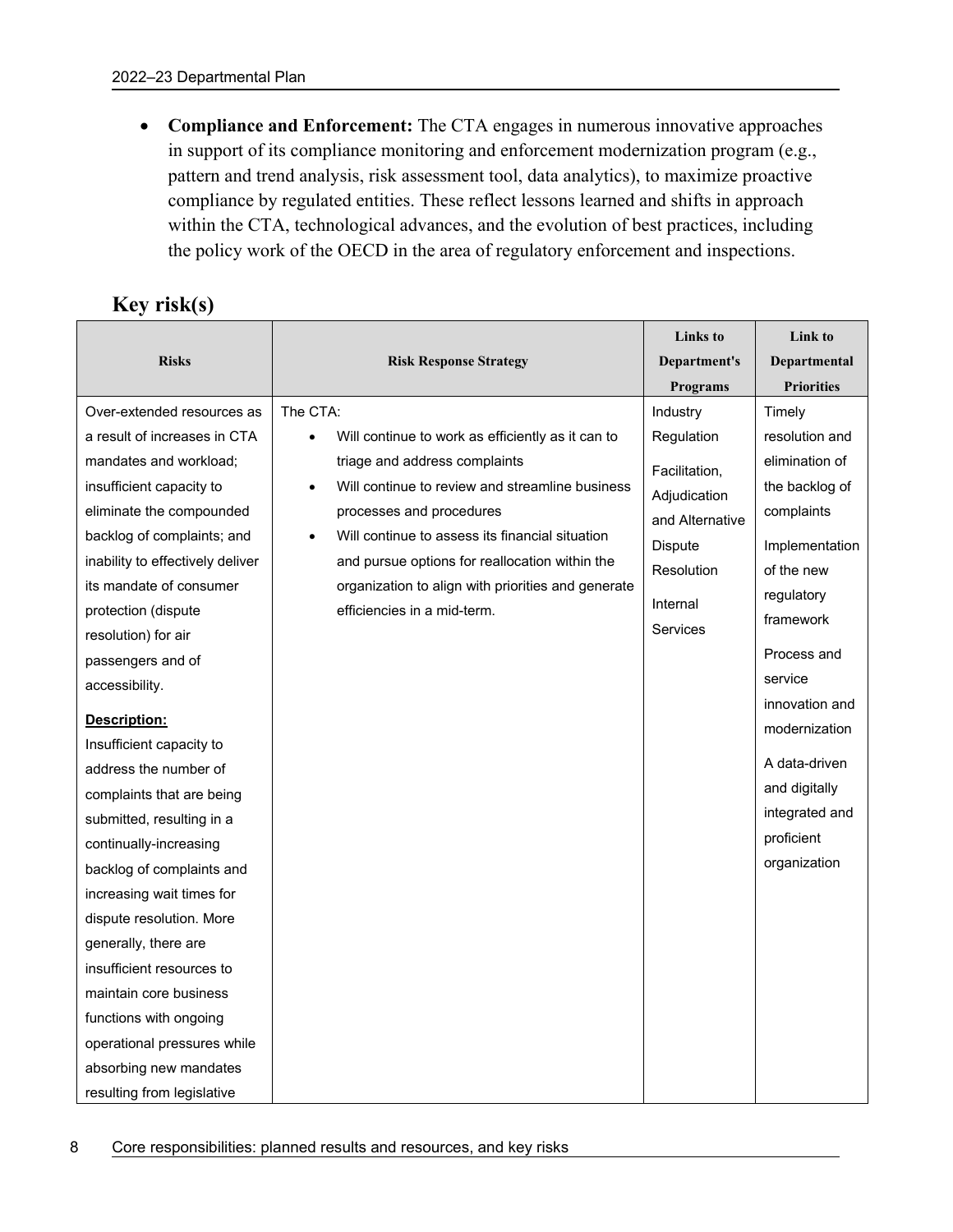| <b>Risks</b>                   | <b>Risk Response Strategy</b>                                         | <b>Links</b> to<br>Department's<br><b>Programs</b> | Link to<br>Departmental<br><b>Priorities</b> |
|--------------------------------|-----------------------------------------------------------------------|----------------------------------------------------|----------------------------------------------|
| amendments, increasing         |                                                                       |                                                    |                                              |
| demand from users, and         |                                                                       |                                                    |                                              |
| government-wide                |                                                                       |                                                    |                                              |
| transformation initiatives.    |                                                                       |                                                    |                                              |
| Staff departures due to        | The CTA will closely monitor and manage its financial                 | All programs                                       | Timely                                       |
| insecurity of tenure.          | resources to optimize staffing, on-boarding, and training             |                                                    | resolution and                               |
| Description:                   | of staff, in light of available resources.                            |                                                    | elimination of                               |
| Because a high proportion      |                                                                       |                                                    | the backlog of                               |
| of the CTA's budget is         |                                                                       |                                                    | complaints                                   |
| sunsetted, staff are           | The CTA will implement initiatives to create a workplace              |                                                    | Implementation                               |
| departing the CTA due to       | of choice.                                                            |                                                    | of the new                                   |
| temporary hiring, resulting in |                                                                       |                                                    | regulatory                                   |
| too much time and              |                                                                       |                                                    | framework                                    |
| resources dedicated to         |                                                                       |                                                    | A diverse                                    |
| staffing and training, and a   |                                                                       |                                                    | workforce and                                |
| loss of productivity.          |                                                                       |                                                    | an inclusive                                 |
|                                |                                                                       |                                                    | and equitable                                |
|                                |                                                                       |                                                    | workplace                                    |
| Insufficient public and        | The CTA will continue to leverage tools such as its                   | Industry                                           | Timely                                       |
| stakeholder awareness          | website and outreach to service providers and travellers              | Regulation                                         | resolution and                               |
| Description:                   | to increase awareness regarding their rights and                      | Adjudication                                       | elimination of                               |
| <b>Transportation service</b>  | responsibilities under the new regulatory framework.                  | and Alternative                                    | the backlog of                               |
| providers and travellers are   |                                                                       | <b>Dispute</b>                                     | complaints                                   |
| insufficiently aware of their  | This includes ongoing development and adaptation of an                | Resolution                                         | Implementation                               |
| rights and responsibilities    | Air Passenger Protection microsite <sup>V1</sup> , to raise awareness |                                                    | of the new                                   |
| under the new regulatory       | of the CTA's jurisdiction and inform service providers and            |                                                    | regulatory                                   |
| framework.                     | travellers of their rights and responsibilities.                      |                                                    | framework                                    |
|                                | The CTA has also completed a web renewal project on                   |                                                    | Process and                                  |
|                                | its external site to enhance the user experience - for                |                                                    | service                                      |
|                                | example, each of the modal pages now includes a                       |                                                    | innovation and                               |
|                                | "services and Information" quick reference section, as                |                                                    | modernization                                |
|                                | well as quick links to guidance and frequently searched               |                                                    | A data-driven                                |
|                                | information.                                                          |                                                    | and digitally                                |
|                                |                                                                       |                                                    | integrated and                               |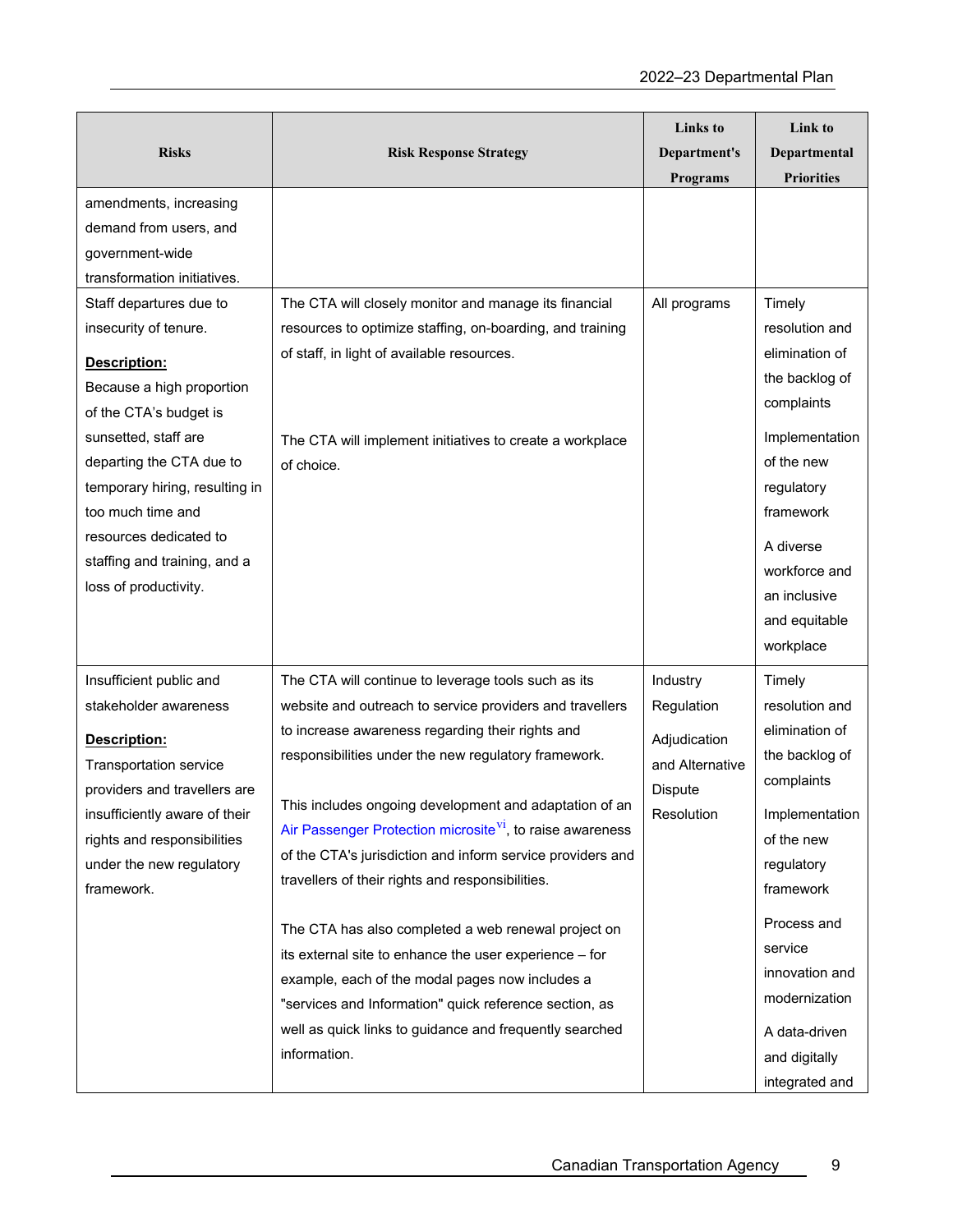#### 2022–23 Departmental Plan

| <b>Risks</b>                                                                       | <b>Risk Response Strategy</b>                                                                                                                                                     | <b>Links</b> to<br>Department's<br><b>Programs</b> | Link to<br>Departmental<br><b>Priorities</b> |
|------------------------------------------------------------------------------------|-----------------------------------------------------------------------------------------------------------------------------------------------------------------------------------|----------------------------------------------------|----------------------------------------------|
|                                                                                    |                                                                                                                                                                                   |                                                    | proficient<br>organization                   |
| Employee mental health and<br>wellness                                             | The CTA continues to provide employees with updates,<br>as they are available, on the financial situation of the<br>organization, the plan for the return to the office in hybrid | All programs                                       | A diverse<br>workforce and<br>an inclusive   |
| Description:<br>Uncertainty regarding                                              | mode, and on the new facility.                                                                                                                                                    |                                                    | and equitable<br>workplace                   |
| employee tenure (as noted<br>above) and the eventual                               | The CTA has also established a Destination 60 Laval<br>website, where employees can send any questions                                                                            |                                                    |                                              |
| return to in-person work;<br>and unique challenges, as<br>employees will return to | regarding the move to the team of subject matter<br>experts, and continues to consult and involve staff in<br>decision-making regarding the future work environment.              |                                                    |                                              |
| work in a brand new facility<br>at 60 Laval, Employees may                         | The CTA continues to engage with all staff regularly,                                                                                                                             |                                                    |                                              |
| have concerns around the<br>return to work and the future<br>work-site.            | through Town Hall meetings, internal surveys, "Ask the<br>Experts" sessions and other specific requests for input,<br>where staff can ask questions, seek clarification, and      |                                                    |                                              |
|                                                                                    | provide comments on any aspect of the move to 60<br>Laval and/or the return-to-work model.                                                                                        |                                                    |                                              |

### **Planned results for Independent regulatory and dispute-resolution services for transportation service providers and users**

The following table shows, for Independent regulatory and dispute-resolution services for transportation service providers and users, the planned results, the result indicators, the targets and the target dates for 2022–23, and the actual results for the three most recent fiscal years for which actual results are available.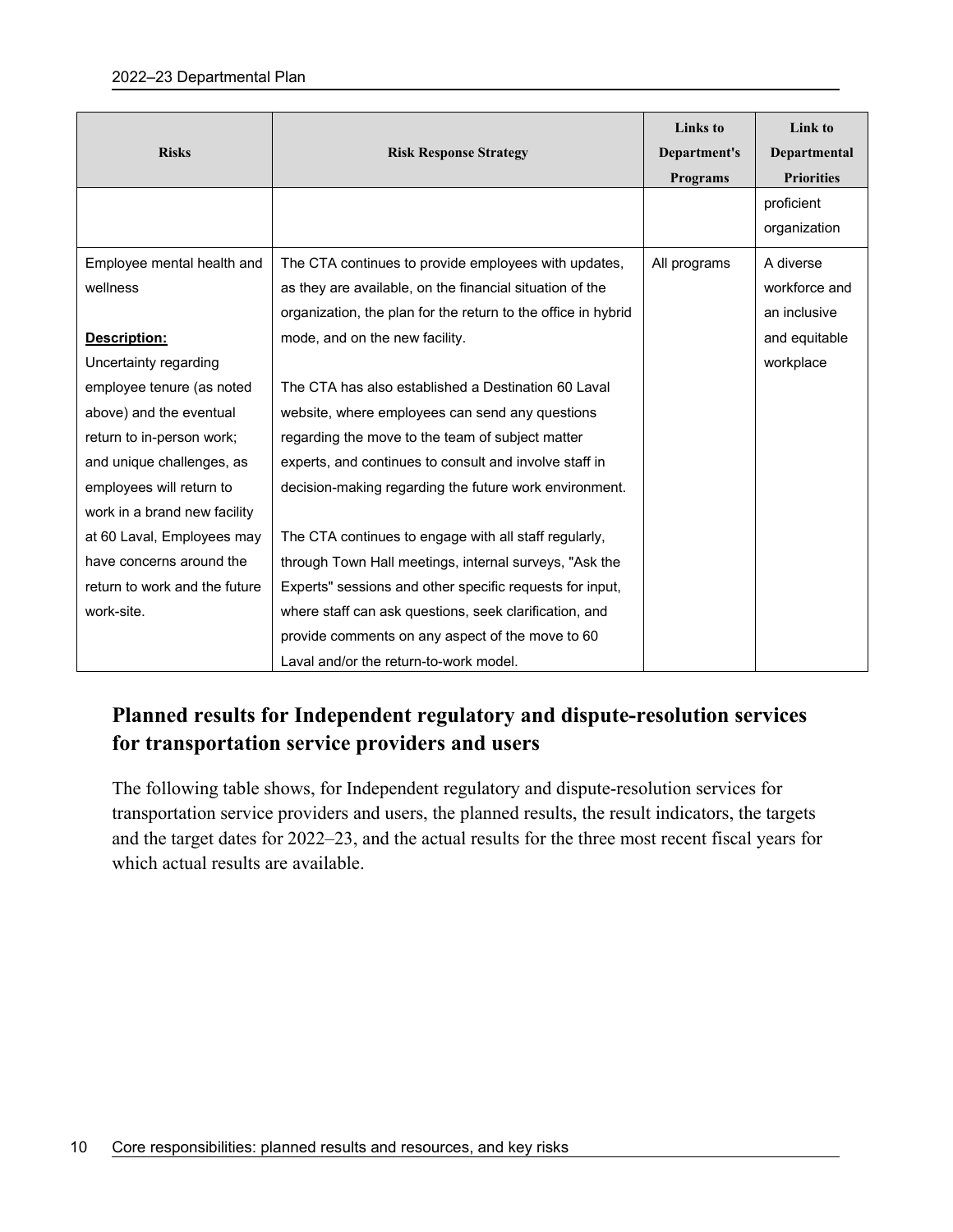| <b>Departmental</b><br><b>result</b>                                      | <b>Departmental result</b><br><b>indicator</b>                                                                                                                                    | <b>Target</b>                               | Date to<br>achieve target | 2018-19<br>actual<br><b>result</b> | 2019-20<br>actual<br><b>result</b> | $2020 - 21$<br>actual<br>result |
|---------------------------------------------------------------------------|-----------------------------------------------------------------------------------------------------------------------------------------------------------------------------------|---------------------------------------------|---------------------------|------------------------------------|------------------------------------|---------------------------------|
| An efficient.<br>competitive national<br>transportation<br>system         | <b>Transportation Fluidity Index</b>                                                                                                                                              | Obtain<br>baseline<br>information<br>(2021) | <b>TBD</b>                | <b>Not</b><br>available            | Not<br>available                   | Not available                   |
|                                                                           | Percentage of regulatory<br>authorities issued, and disputes<br>and contested determination<br>cases resolved within service<br>standards                                         | 85%                                         | <b>March 2023</b>         | 90%                                | 93%                                | 93%                             |
|                                                                           | Percentage of transportation<br>service providers that comply<br>with legislative and regulatory<br>requirements                                                                  | 80%                                         | <b>March 2023</b>         | 61%                                | 80%                                | Not available<br>(Note 1)       |
| Accessible<br>transportation<br>services for persons<br>with disabilities | Percentage of air, rail, marine<br>carriers and facility operators<br>complying with accessibility<br>related legislative and regulatory<br>requirements and codes of<br>practice | 80 %                                        | March 2023                | 74%                                | 69%                                | Not available<br>(Note 1)       |
|                                                                           | Percentage of accessibility<br>disputes resolved within service<br>standards                                                                                                      | 80%                                         | <b>March 2023</b>         | 79%                                | 84%                                | 82%                             |
| Consumer<br>protection for air<br>travellers                              | Percentage of air carriers<br>complying with consumer<br>protection legislative and<br>regulatory requirements                                                                    | Obtain<br>baseline<br>information<br>(2021) | <b>TBD</b>                | Not<br>available                   | Not<br>available                   | Not available                   |
|                                                                           | Percentage of air consumer<br>protection disputes resolved<br>within service standards                                                                                            | 85%                                         | March 2023                | 29%                                | 50%                                | 33%<br>(Note 2)                 |

Note 1) As a result of COVID-19, the CTA was not able to undertake the compliance monitoring activities required to gather adequate data for this indicator. Additionally, the CTA is in the process of updating its compliance and enforcement activities and will evaluate whether this will require a change to the methodology for this indicator in future years.

Note 2) Air consumer disputes were resolved within service standards at a rate of 33%, which is less than the target of 85%. An unprecedented volume of air travel complaints resulted in pressure on the CTA's existing budget and a higher volume of complaints being resolved outside of service standards.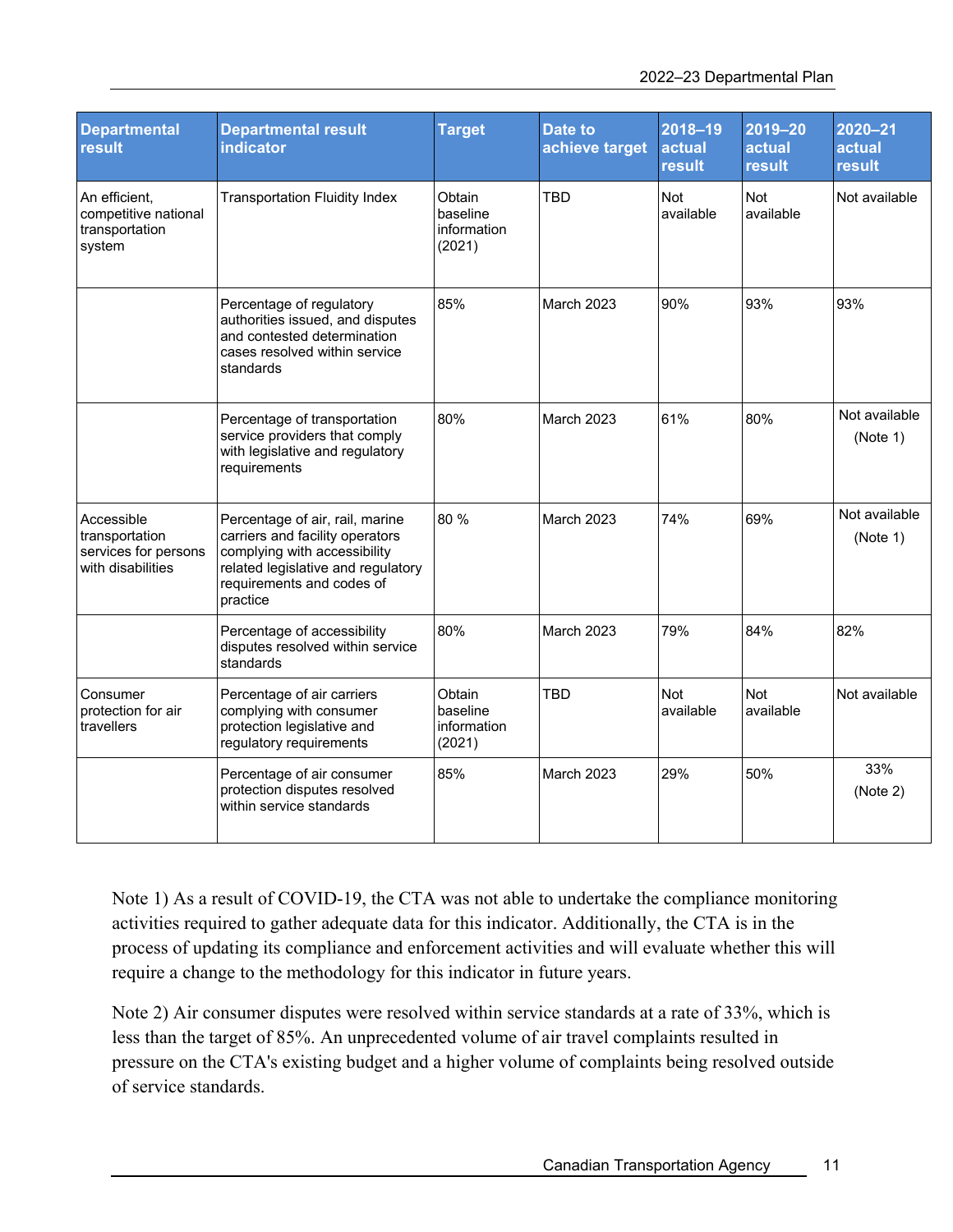The financial, human resources and performance information for the CTA's program inventory is available on [GC InfoBase.](https://www.tbs-sct.gc.ca/ems-sgd/edb-bdd/index-eng.html)<sup>[vii](#page-31-6)</sup>

### **Planned budgetary spending for Independent regulatory and disputeresolution services for transportation service providers and users**

The following table shows, for Independent regulatory and dispute-resolution services for transportation service providers and users, budgetary spending for 2022–23, as well as planned spending for that year and for each of the next two fiscal years.

| 2022-23 budgetary<br>spending (as indicated spending<br>in Main Estimates) | 2022-23 planned | 2023-24 planned<br>spending | 2024-25 planned<br>spending |
|----------------------------------------------------------------------------|-----------------|-----------------------------|-----------------------------|
| 23,503,177                                                                 | 23,503,177      | 23,468,547                  | 23,468,547                  |

Financial, human resources and performance information for CTA's program inventory is available on [GC InfoBase.](https://www.tbs-sct.gc.ca/ems-sgd/edb-bdd/index-eng.html)<sup>[viii](#page-31-7)</sup>

### **Planned human resources for Independent regulatory and dispute-resolution services for transportation service providers and users**

The following table shows, in full-time equivalents, the human resources the department will need to fulfill this core responsibility for 2022–23 and for each of the next two fiscal years.

| 2022-23 planned full-time | 2023-24 planned full-time | 2024-25 planned full-time |
|---------------------------|---------------------------|---------------------------|
| equivalents               | equivalents               | equivalents               |
| 186                       | 182                       | 182                       |

Financial, human resources and performance information for CTA's program inventory is available on [GC InfoBase.](https://www.tbs-sct.gc.ca/ems-sgd/edb-bdd/index-eng.html)<sup>[ix](#page-31-8)</sup>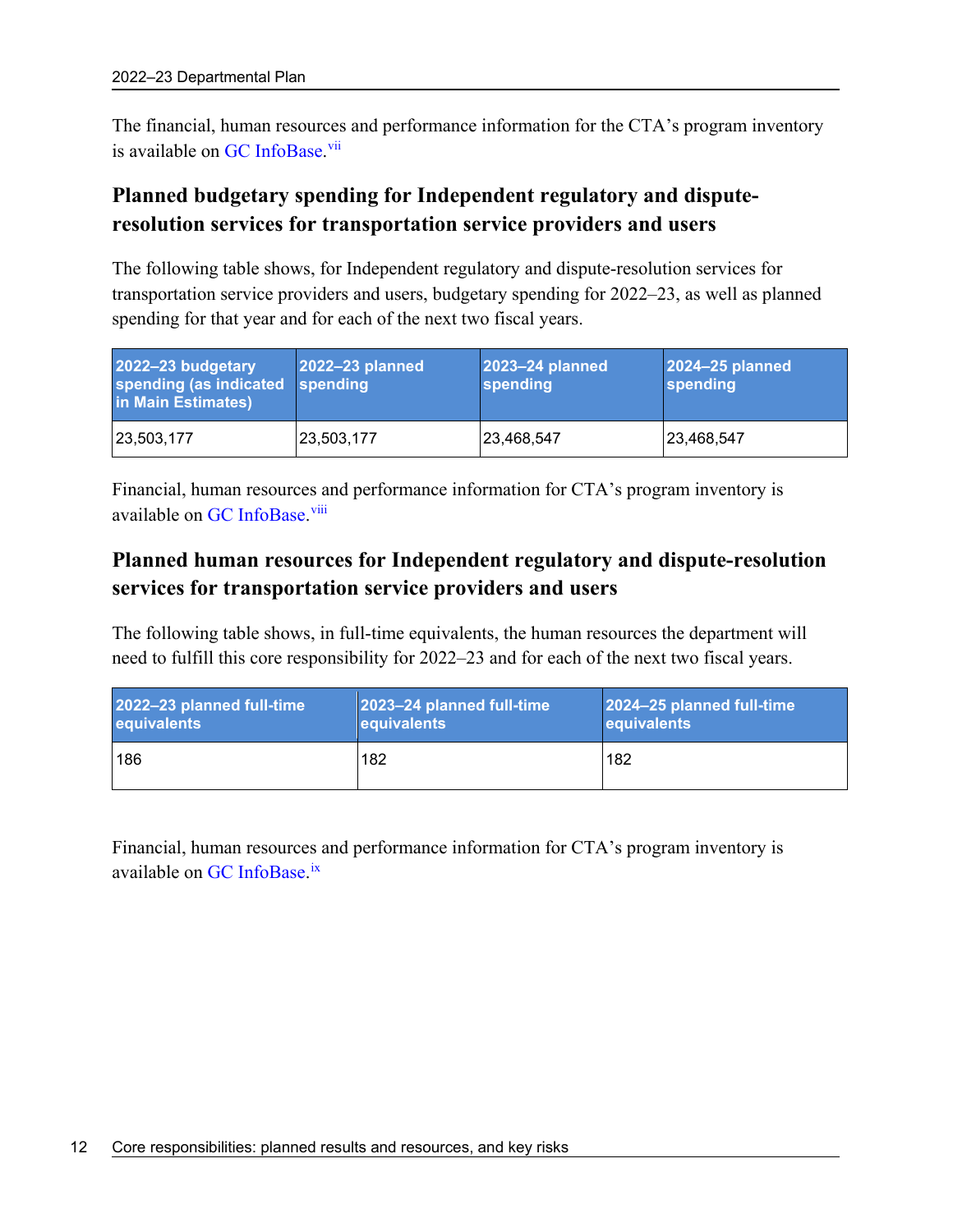# <span id="page-16-0"></span>Internal services: planned results

### Description

Internal services are the services that are provided within a department so that it can meet its corporate obligations and deliver its programs. There are 10 categories of internal services:

- management and oversight services
- communications services
- legal services
- human resources management services
- financial management services
- information management services
- information technology services
- $\triangleright$  real property management services
- materiel management services
- acquisition management services

### **Planned budgetary spending for internal services**

The following table shows, for internal services, budgetary spending for 2022–23, as well as planned spending for that year and for each of the next two fiscal years.

| 2022-23 budgetary<br>spending (as indicated<br>in Main Estimates) | 2022-23 planned<br>spending | 2023-24 planned<br>spending | 2024-25 planned<br>spending |
|-------------------------------------------------------------------|-----------------------------|-----------------------------|-----------------------------|
| 7,526,114                                                         | 7,526,114                   | 7,515,025                   | 7,515,025                   |

### Planned human resources for internal services

The following table shows, in full-time equivalents, the human resources the department will need to carry out its internal services for 2022–23 and for each of the next two fiscal years.

| 2022-23 planned full-time | 2023-24 planned full-time | 2024-25 planned full-time |
|---------------------------|---------------------------|---------------------------|
| equivalents               | equivalents               | equivalents               |
| .54                       | 53                        | 153                       |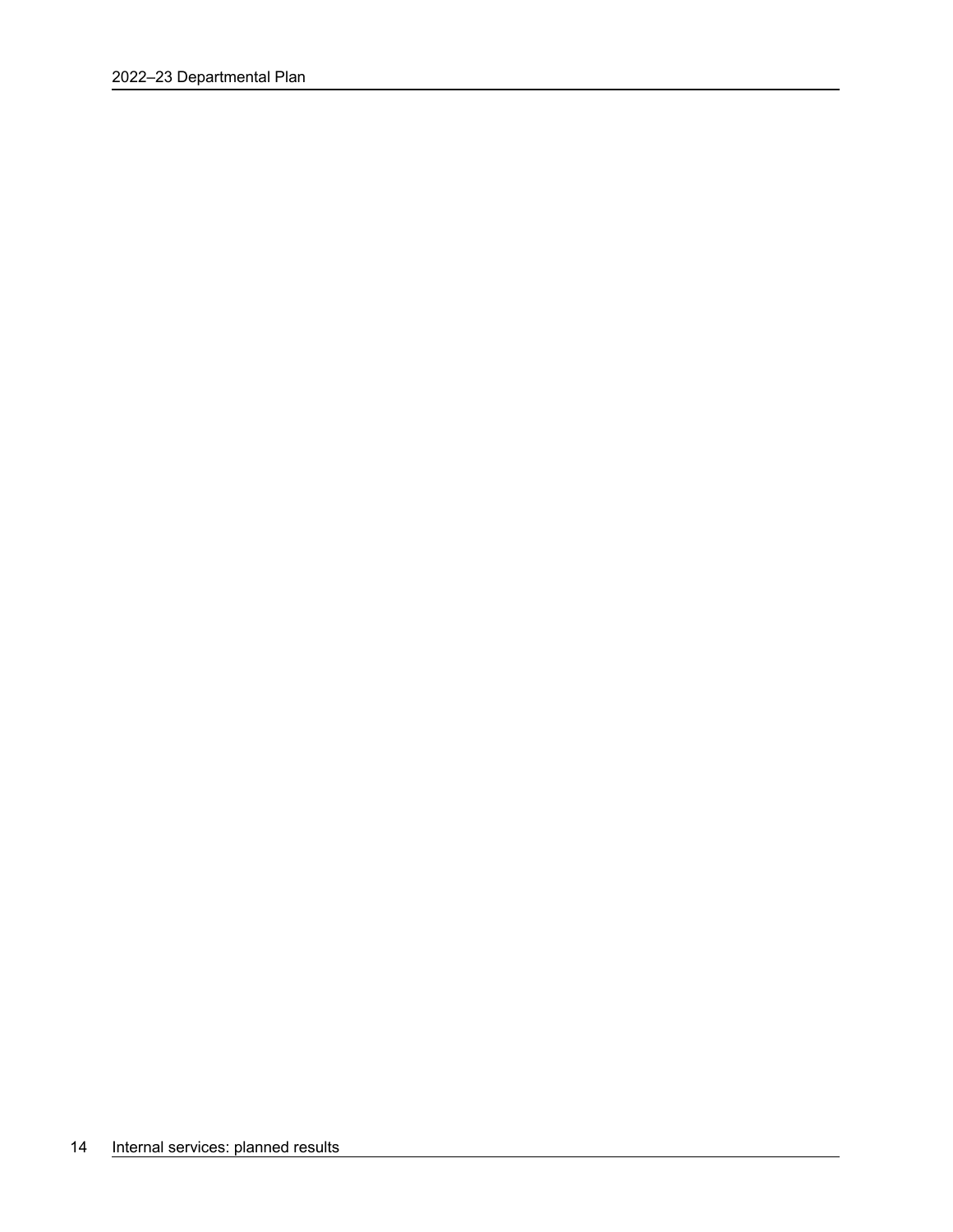# <span id="page-18-0"></span>Planned spending and human resources

This section provides an overview of the department's planned spending and human resources for the next three fiscal years and compares planned spending for 2022–23 with actual spending for the current year and the previous year.

# <span id="page-18-1"></span>Planned spending

Departmental spending 2019–20 to 2024–25

The following graph presents planned spending (voted and statutory expenditures) over time. 45,000



For fiscal years 2019-20 and 2020-21, the amounts shown represent the actual expenditures as reported in the Public Accounts.

For fiscal year 2021-22, the forecast spending represents the planned budgetary and statutory expenditures as presented in the Estimates documents (Main Estimates and Supplementary Estimates) as well as amounts approved by the Treasury Board as at December 1, 2021. In comparison to the actual expenditures in the previous year, there is an increase of approximately \$3.5 million. This increase is primarily attributable to the increase in temporary funding received in 2021-22 (\$1.8 million) in order to respond to a higher number of service and accessibility related complaints, as announced in the 2020 Economic and Fiscal Snapshot, the estimated funding to be used in 2021-22 for the costs related to the Government of Canada Workplace 2.0 Fit-up Standards project (\$3.5 million) and an increase to the funding received as part of the Accessible Canada Initiative (\$226 thousand), following the coming into force of the *[Accessible](https://laws-lois.justice.gc.ca/eng/acts/A-0.6/)*  [Canada](https://laws-lois.justice.gc.ca/eng/acts/A-0.6/)<sup>[x](#page-31-9)</sup> Act on June 21, 2019. This increase of \$5.5 million is offset by the sun-setting funds received to support the CTA Modernization Initiative (\$1.2 million), as announced in Budget 2018, and a decrease in the operating budget carry forward (\$292 thousand).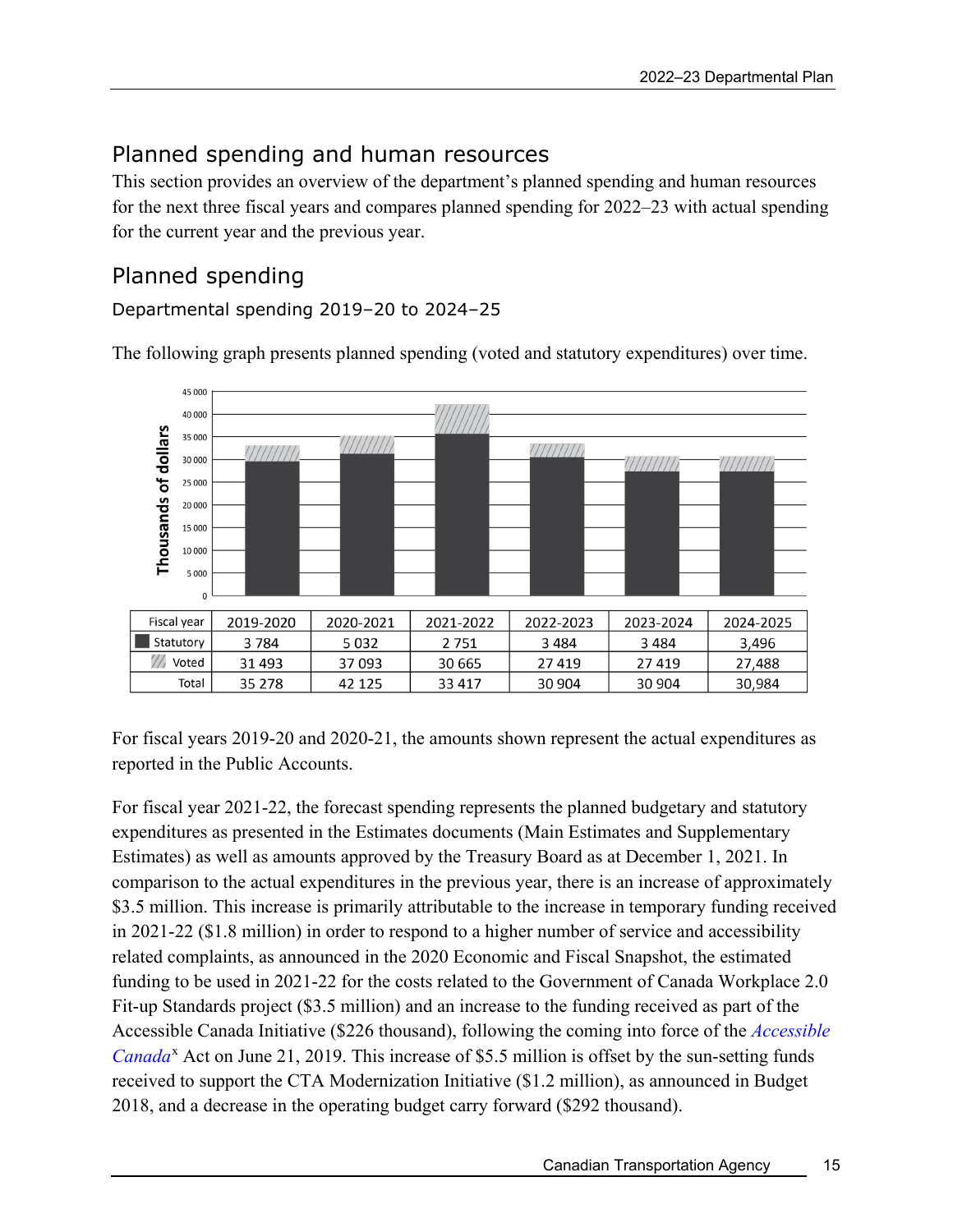For fiscal year 2022-23, the planned spending reflects a decrease of approximately \$13.9 million in comparison to the previous year forecast spending. This decrease is primarily attributable to the sun-setting temporary funds received in 2021-22 (\$9.4 million) in order to respond to a higher number of service and accessibility related complaints, as announced in the 2020 Economic and Fiscal Snapshot. The planned spending also reflects the sun-setting funds received as part of the Accessible Canada initiative (\$1.1 million) and a reduction of available authorities that were used in 2021-22 to pay for the costs related to the Government of Canada Workplace 2.0 Fit-up Standards project (\$3.5 million). The planned spending does not include the reimbursement of eligible pay list expenditures and the operating budget carry-forward since these cannot be estimated with certainty.

For the period 2023-24 to 2024-25, the planned spending reflects approved funding by Treasury Board to support the CTA's Strategic Outcome and Programs. These expenditures varied slightly in previous years since they do not include the reimbursement of eligible pay list expenditures and operating budget carry forwards as these cannot be estimated with certainty.

### **Budgetary planning summary for core responsibilities and internal services (dollars)**

| <b>Core responsibilities</b><br>and internal services                                                             | 2019-20<br><b>actual</b><br>expenditures expenditures | $ 2020 - 21$<br><b>actual</b> | $ 2021 - 22 $<br>forecast<br>spending | 2022-23 budgetary<br>spending (as<br><b>indicated in Main</b><br><b>Estimates)</b> | 2022-23<br>planned<br>spending | $2023 - 24$<br><b>planned</b><br>spending | $ 2024 - 25 $<br><b>planned</b><br>spending |
|-------------------------------------------------------------------------------------------------------------------|-------------------------------------------------------|-------------------------------|---------------------------------------|------------------------------------------------------------------------------------|--------------------------------|-------------------------------------------|---------------------------------------------|
| Independent regulatory<br>and dispute-resolution<br>services for<br>transportation service<br>providers and users | 26,431,544                                            | 30,404,751                    | 31,026,448 23,503,177                 |                                                                                    | 23,503,177                     | 23,468,547                                | 23,468,547                                  |
| Internal services                                                                                                 | 8.846.242                                             | 10,992,478                    | 13.882.084 7.526.114                  |                                                                                    | 7.526.114                      | 7,515,025                                 | 7,515,025                                   |
| Total                                                                                                             | 35,277,786                                            | 41,397,229                    | 44,908,532 31,029,291                 |                                                                                    | 31,029,291                     | 30,983,572                                | 30,983,572                                  |

The following table shows information on spending for each of CTA's core responsibilities and for its internal services for 2022–23 and other relevant fiscal years.

The decrease in the budgetary and planned spending for fiscal year 2022-23 is primarily attributable to the sun-setting temporary funds received in 2021-22 (\$9.4 million) in order to respond to a higher number of service and accessibility related complaints, the sun-setting funds received as part of the Accessible Canada initiative (\$1.1 million) and a reduction of available authorities that were used in 2021-22 to pay for the costs related to the Government of Canada Workplace 2.0 Fit-up Standards project (\$3.5 million).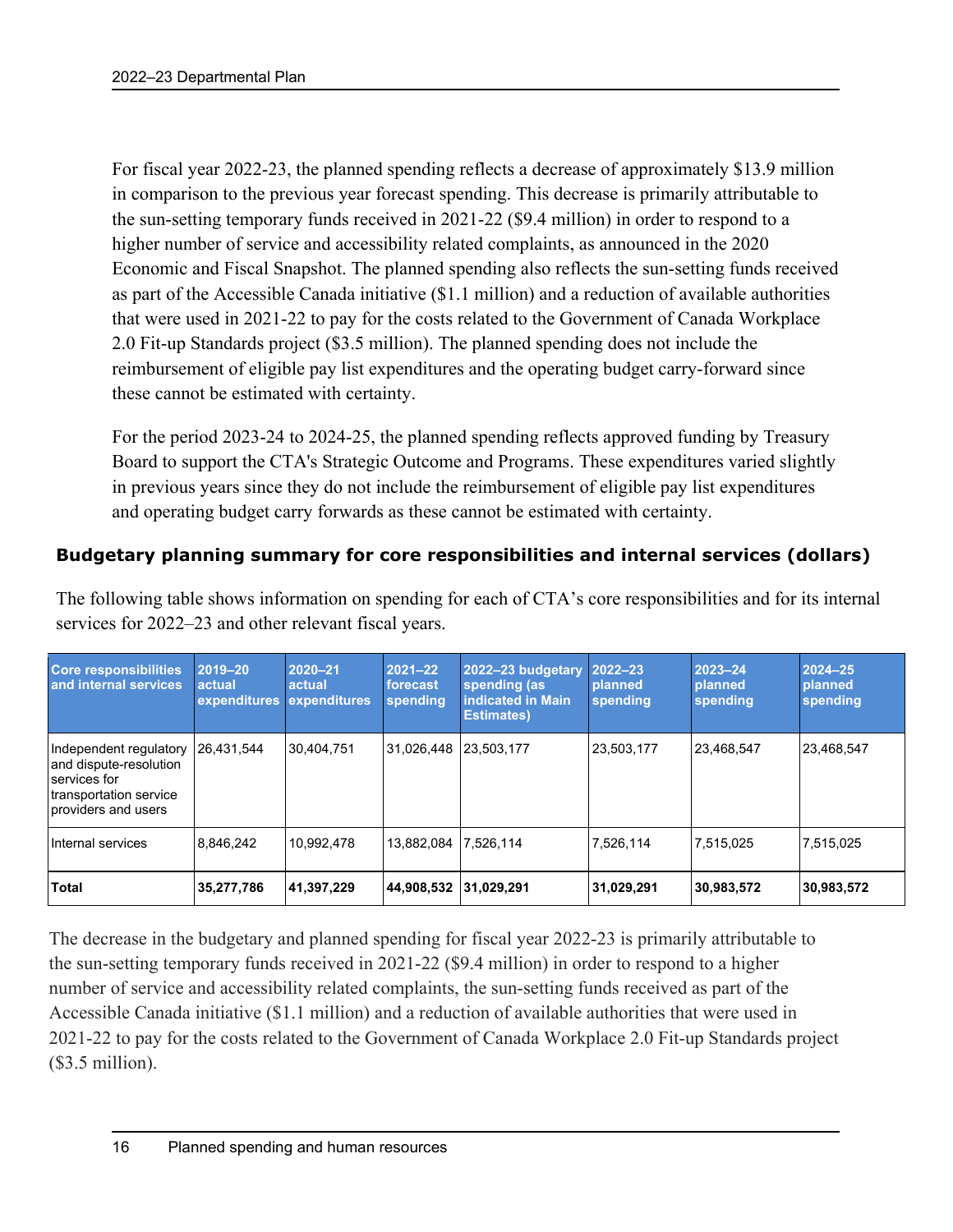# <span id="page-20-0"></span>Planned human resources

The following table shows information on human resources, in full-time equivalents (FTEs), for each of CTA's core responsibilities and for its internal services for 2022–23 and the other relevant years.

| Core<br>responsibilities and<br>internal services                                                                    | 2019-20<br><b>actual</b><br>full-time<br>equivalents | 2020-21<br>actual<br>full-time<br>equivalents | $2021 - 22$<br>forecast<br>full-time<br>equivalents | $2022 - 23$<br>planned<br>full-time<br>equivalents | $2023 - 24$<br>planned<br>full-time<br>equivalents | $2024 - 25$<br>planned<br>full-time<br>equivalents |
|----------------------------------------------------------------------------------------------------------------------|------------------------------------------------------|-----------------------------------------------|-----------------------------------------------------|----------------------------------------------------|----------------------------------------------------|----------------------------------------------------|
| Independent<br>regulatory and<br>dispute-resolution<br>services for<br>transportation service<br>providers and users | 223                                                  | 253                                           | 247                                                 | 186                                                | 182                                                | 182                                                |
| Internal services                                                                                                    | 63                                                   | 66                                            | 68                                                  | 54                                                 | 53                                                 | 53                                                 |
| <b>Total</b>                                                                                                         | 286                                                  | 319                                           | 315                                                 | 240                                                | 235                                                | 235                                                |

Human resources planning summary for core responsibilities and internal services

The planned full-time equivalents are expected to decrease over the next couple of years in correspondence with the sun-setting funds provided to respond to a higher number of service and accessibility related complaints (\$9.4 million in 2021-22), as announced in the 2020 Economic and Fiscal Snapshot, to support the CTA Modernization Initiative (\$1.2 million in 2021-22), as announced in Budget 2018, and the Accessible Canada Initiative (\$1.1 million 2022-23).

# <span id="page-20-1"></span>Estimates by vote

Information on CTA's organizational appropriations is available in the [2022–23 Main](http://www.tbs-sct.gc.ca/hgw-cgf/finances/pgs-pdg/gepme-pdgbpd/index-eng.asp)  [Estimates](http://www.tbs-sct.gc.ca/hgw-cgf/finances/pgs-pdg/gepme-pdgbpd/index-eng.asp)[.](http://www.tpsgc-pwgsc.gc.ca/recgen/cpc-pac/index-eng.html)<sup>[xi](#page-31-10)</sup>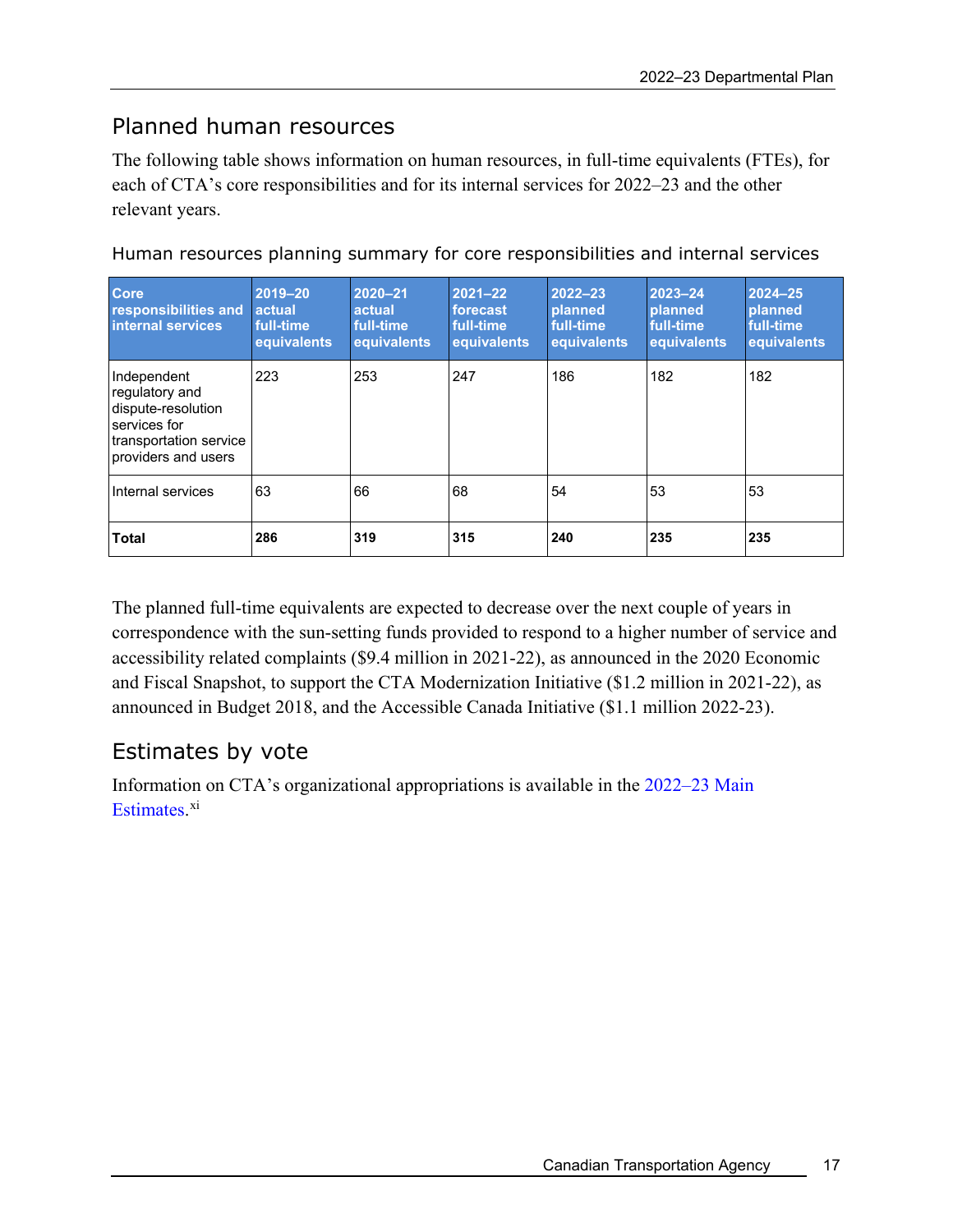# <span id="page-21-0"></span>Future-oriented condensed statement of operations

The future-oriented condensed statement of operations provides an overview of CTA's operations for 2021–22 to 2022–23.

The forecast and planned amounts in this statement of operations were prepared on an accrual basis. The forecast and planned amounts presented in other sections of the Departmental Plan were prepared on an expenditure basis. Amounts may therefore differ.

A more detailed future-oriented statement of operations and associated notes, including a reconciliation of the net cost of operations with the requested authorities, are available on CTA's [website](https://www.otc-cta.gc.ca/eng)<sup>xii</sup>.

Future-oriented condensed statement of operations for the year ending March 31, 2023 (dollars)

| <b>Financial information</b>                                         | 2021-22 forecast<br><b>results</b> | 2022-23 planned<br><b>results</b> | <b>Difference</b><br>(2022-23 planned<br>results minus<br>2021-22 forecast<br>results) |
|----------------------------------------------------------------------|------------------------------------|-----------------------------------|----------------------------------------------------------------------------------------|
| Total expenses                                                       | 48,425,523                         | 33,842,949                        | (14, 582, 574)                                                                         |
| Total revenues                                                       |                                    |                                   |                                                                                        |
| Net cost of operations<br>before government funding<br>and transfers | 48,425,523                         | 33,842,949                        | (14, 582, 574)                                                                         |

For fiscal year 2022-23, the planned results reflect a decrease of approximately \$14.6 million in comparison to the 2021-22 forecast results. This decrease is primarily attributable to the decrease in temporary funds received in 2021-22 (\$9.4 million) in order to respond to a higher number of service and accessibility related complaints, as announced in the 2020 Economic and Fiscal Snapshot. The planned spending also reflects the sun-setting funds received as part of the Accessible Canada initiative (\$1.1 million) and a reduction of available authorities that were used in 2021-22 to pay for the costs related to the Government of Canada Workplace 2.0 Fit-up Standards project (\$3.5 million). The 2022-23 planned results do not include the reimbursement of eligible pay list expenditures and the 2021-22 operating budget carry-forward, if any, since these cannot be estimated with certainty.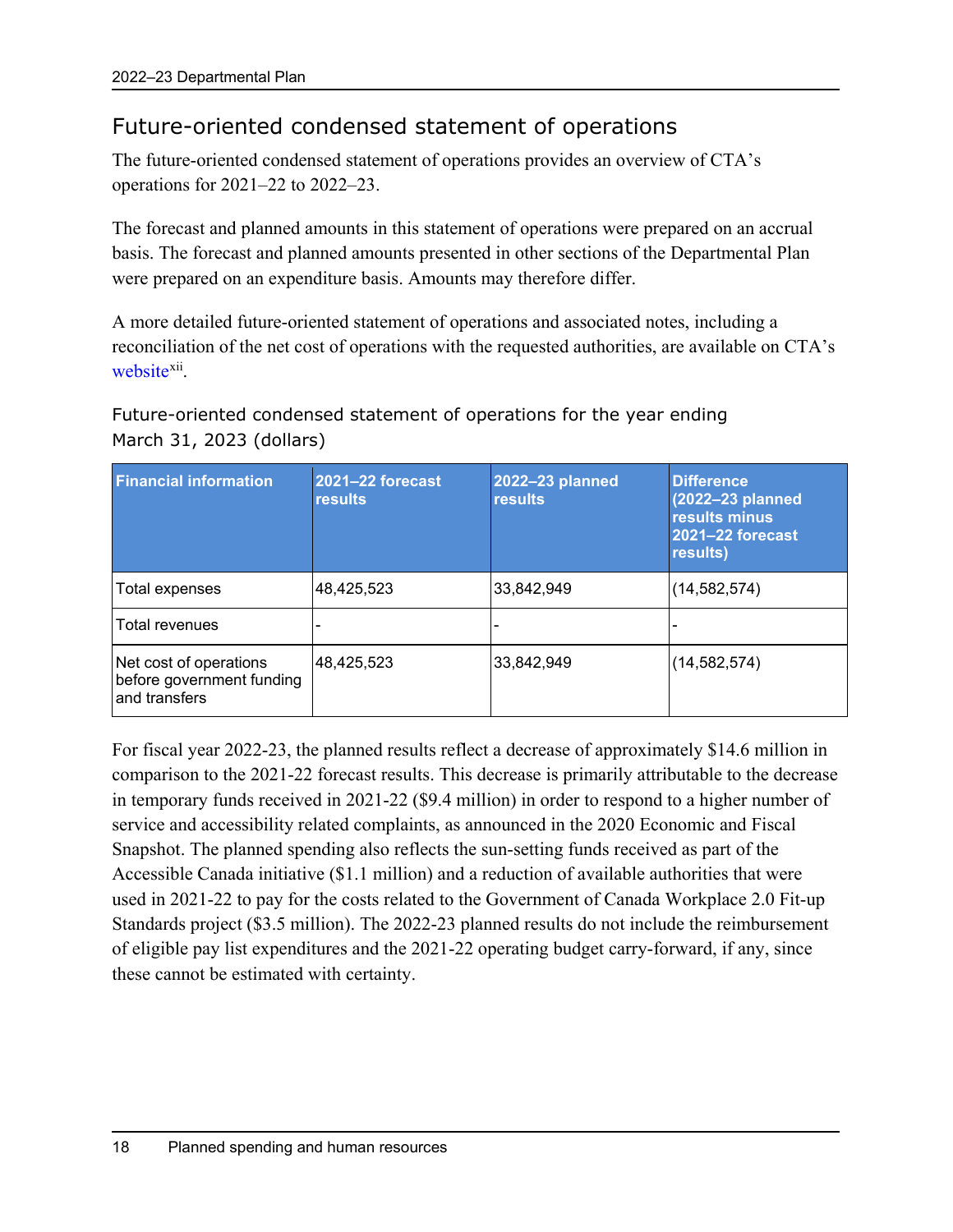# <span id="page-22-0"></span>Corporate information

<span id="page-22-1"></span>Organizational profile

**Appropriate minister(s):** The Honourable Omar Alghabra, P.C, M.P., Minister of Transport

**Institutional head:** France Pégeot, Chair and Chief Executive Officer

**Ministerial portfolio:** Transport

**Enabling instrument(s):** *Canada Transportation Act*[, S.C. 1996, c. 10, as amended](https://laws-lois.justice.gc.ca/eng/acts/C-10.4/index.html) <sup>[xiii](#page-31-12)</sup>

**Year of incorporation / commencement:** 1904

**Other:**

The CTA shares responsibility for the following acts:

- *[Accessible Canada Act, 2019](https://laws-lois.justice.gc.ca/eng/acts/A-0.6/)*[xiv](#page-31-13)
- *[Canada Marine Act](http://laws-lois.justice.gc.ca/eng/acts/C-6.7/index.html)*[xv](#page-31-14)
- *[Canadian Environmental Assessment Act, 2012](http://laws-lois.justice.gc.ca/eng/acts/c-15.21/index.html)*[xvi](#page-31-15)
- *[Civil Air Navigation Services Commercialization Act](http://laws-lois.justice.gc.ca/eng/acts/C-29.7/index.html)*[xvii](#page-31-16)
- *[Coasting Trade Act](http://laws-lois.justice.gc.ca/eng/acts/C-33.3/index.html)<sup>xv[i](#page-31-17)ii</sup>*
- *[Energy Supplies Emergency Act](http://laws.justice.gc.ca/eng/acts/E-9/index.html)*[xix](#page-31-18)
- *[Pilotage Act](http://laws.justice.gc.ca/eng/acts/P-14/index.html)*<sup>[xx](#page-31-19)</sup>
- *[Railway Relocation and Crossing Act](http://laws.justice.gc.ca/eng/acts/R-4/index.html)*[xxi](#page-31-20)
- *[Railway Safety Act](http://laws.justice.gc.ca/eng/acts/R-4.2/index.html)*[xxii](#page-31-21)
- *[Shipping Conferences Exemption Act, 1987](http://laws.justice.gc.ca/eng/acts/S-10.01/index.html)*xxii[i](#page-31-22)

The CTA has sole responsibility for the following regulations:

- *[Accessible Transportation for Persons with Disabilities Regulations](https://laws-lois.justice.gc.ca/eng/regulations/SOR-2019-244/index.html)*, SOR/2019- [244](https://laws-lois.justice.gc.ca/eng/regulations/SOR-2019-244/index.html)[xxiv](#page-31-23)
- *[Air Passenger Protection Regulations](https://laws.justice.gc.ca/eng/regulations/SOR-2019-150/index.html)*, SOR/2019-150[xxv](#page-31-24)
- *[Air Transportation Regulations](http://laws-lois.justice.gc.ca/eng/regulations/SOR-88-58/index.html)*, SOR/88-58<sup>[xxvi](#page-31-25)</sup>
- *[Canadian Transportation Agency Designated Provisions Regulations](http://laws-lois.justice.gc.ca/eng/regulations/SOR-99-244/index.html)*, SOR/99- [244](http://laws-lois.justice.gc.ca/eng/regulations/SOR-99-244/index.html)xxvi[i](#page-31-26)
- *[Regulations on Operational Terms for Rail Level of Services Arbitration](http://laws-lois.justice.gc.ca/eng/regulations/SOR-2014-192/)*, SOR/2014- [192](http://laws-lois.justice.gc.ca/eng/regulations/SOR-2014-192/)xxvii[i](#page-31-27)
- *[Personnel Training for the Assistance of Persons with Disabilities Regulations](http://laws.justice.gc.ca/eng/regulations/SOR-94-42/index.html)*, [SOR/94-42](http://laws.justice.gc.ca/eng/regulations/SOR-94-42/index.html)[xxix](#page-31-28)
- *[Railway Costing Regulations](http://laws.justice.gc.ca/eng/regulations/SOR-80-310/index.html)*, SOR/80-310[xxx](#page-31-29)
- *[Railway Interswitching Regulations](http://laws.justice.gc.ca/eng/regulations/sor-88-41/index.html)*, SOR/88-41<sup>[xxxi](#page-31-30)</sup>
- *[Railway Third Party Liability Insurance Coverage Regulations](http://laws.justice.gc.ca/eng/regulations/SOR-96-337/index.html)*, SOR/96-337<sup>xxxii</sup>
- *[Railway Traffic and Passenger Tariffs Regulations](http://laws.justice.gc.ca/eng/regulations/SOR-96-338/index.html)*, SOR/96-338<sup>xxx[i](#page-31-31)ii</sup>
- *[Railway Traffic Liability Regulations](http://laws.justice.gc.ca/eng/regulations/SOR-91-488/index.html)*, SOR/91-488<sup>xxxi[v](#page-31-32)</sup>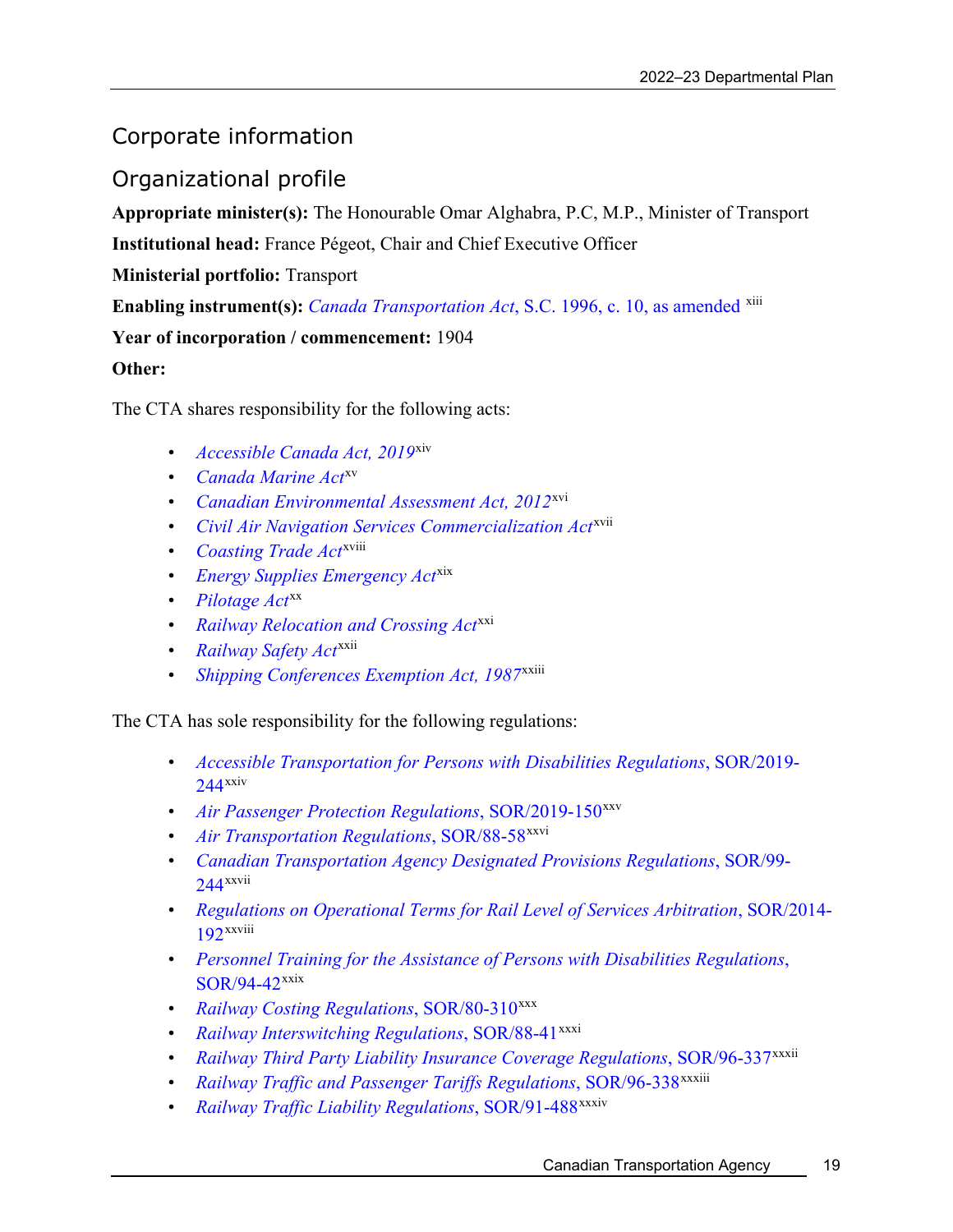The CTA shares responsibility for the following regulations:

- *[Transportation Information Regulations](https://laws.justice.gc.ca/eng/regulations/SOR-96-334/index.html)*, SOR/96-334[xxxv](#page-31-33)
- *[Railway Company Pay Out of Excess Revenue for the Movement of Grain](http://laws-lois.justice.gc.ca/eng/regulations/SOR-2001-207/?showtoc=&instrumentnumber=SOR-2001-207)  Regulations*[, SOR/2001-207](http://laws-lois.justice.gc.ca/eng/regulations/SOR-2001-207/?showtoc=&instrumentnumber=SOR-2001-207)xxxvi
- *[The Jacques-Cartier and Champlain Bridges Inc. Regulations](http://laws.justice.gc.ca/eng/regulations/SOR-98-568/index.html)*, SOR/98-568<sup>xxxv[i](#page-31-34)i</sup>
- *[The Seaway International Bridge Corporation, Ltd. Regulations](http://laws.justice.gc.ca/eng/regulations/SOR-98-569/index.html), SOR/98-569xxxviii*

The CTA has promulgated the following Rules:

- *[Canadian Transportation Agency Rules \(Dispute Proceedings and Certain Rules](http://laws-lois.justice.gc.ca/eng/regulations/SOR-2014-104/)  [Applicable to All Proceedings\)](http://laws-lois.justice.gc.ca/eng/regulations/SOR-2014-104/)*, SOR/2014-104xxxix
- *[Rules of Procedure for Rail Level of Service Arbitration](http://laws-lois.justice.gc.ca/eng/regulations/SOR-2014-94/)*, SOR/2014-94[xl](#page-31-35)

These acts and regulations are available on the Department of Justice website, and are accessible through the ["Acts and Regulations](https://www.otc-cta.gc.ca/eng/acts-and-regulations)<sup>xli</sup>" section of the [CTA's website](https://www.otc-cta.gc.ca/)<sup>xlii</sup>.

### <span id="page-23-0"></span>Raison d'être, mandate and role: who we are and what we do

Information on CTA raison d'être, mandate and role is available on the [CTA's website.](https://www.otc-cta.gc.ca/eng) <sup>xl[i](#page-31-38)ii</sup>

### <span id="page-23-1"></span>Operating context

Information on the operating context is available on the  $CTA$ 's website<sup>xliv</sup>.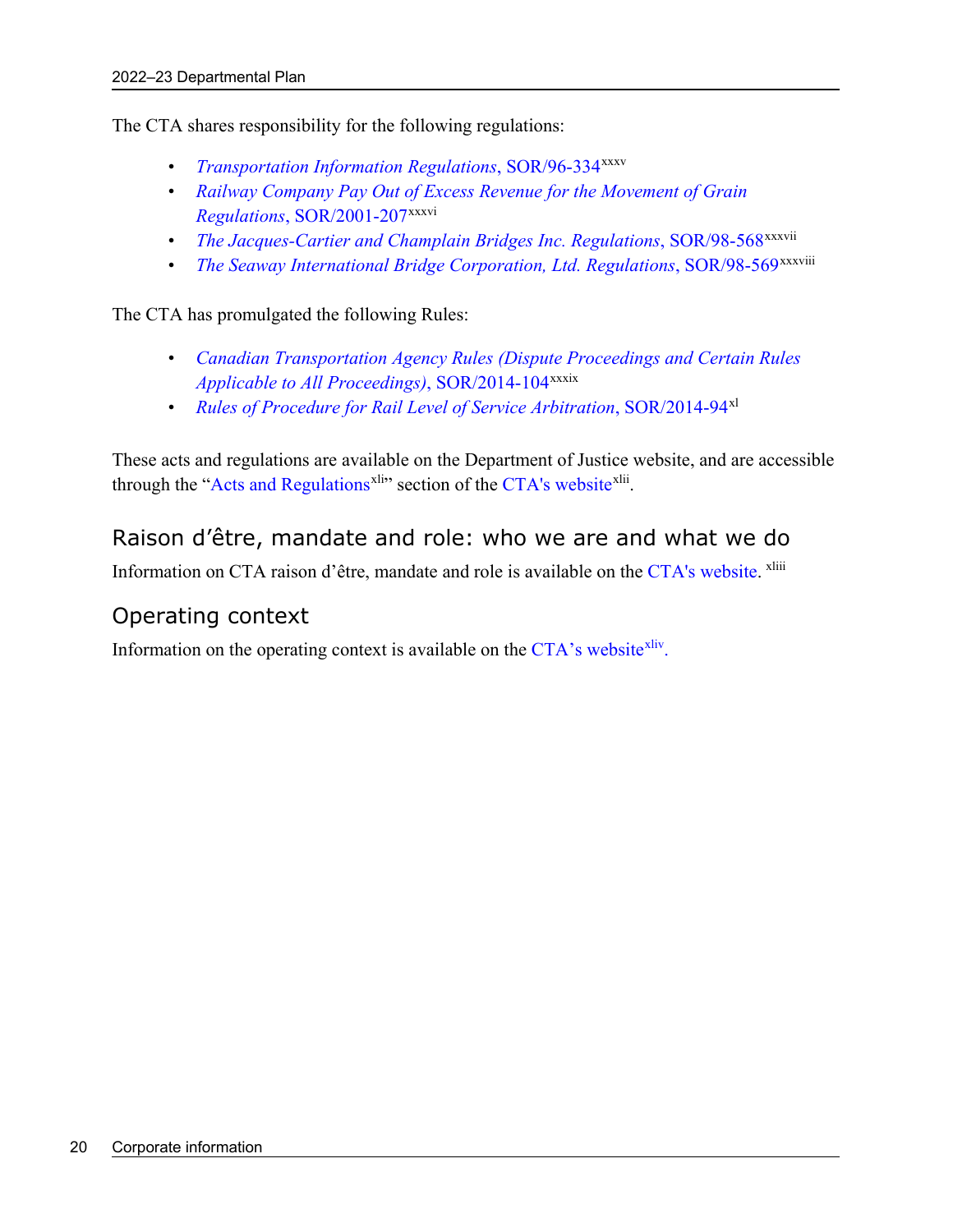# <span id="page-24-0"></span>Reporting framework

CTA's approved departmental results framework and program inventory for 2022–23 are as follows.

|                                |                                                                                                  | Core Responsibility: Independent regulatory and dispute-resolution services for<br>transportation providers and users                                                  |                             |  |
|--------------------------------|--------------------------------------------------------------------------------------------------|------------------------------------------------------------------------------------------------------------------------------------------------------------------------|-----------------------------|--|
| Departmental Results Framework | Departmental Result<br>An efficient,<br>competitive national<br>transportation system            | <b>Transportation Fluidity Index.</b>                                                                                                                                  |                             |  |
|                                |                                                                                                  | Percentage of regulatory authorities issued, and disputes and contested determination<br>cases resolved within service standards.                                      |                             |  |
|                                |                                                                                                  | Percentage of transportation service providers that comply with legislative and regulatory<br>requirements.                                                            | Internal<br><b>Services</b> |  |
|                                | Departmental Result<br>Accessible<br>transportation<br>services for persons<br>with disabilities | Percentage of air, rail, marine carriers and facility operators complying with accessibility<br>related legislative and regulatory requirements and codes of practice. |                             |  |
|                                |                                                                                                  | Percentage of accessibility disputes resolved within service standards.                                                                                                |                             |  |
|                                |                                                                                                  |                                                                                                                                                                        |                             |  |
|                                | Departmental Result<br>Consumer protection<br>for air travellers                                 | Percentage of air carriers complying with consumer protection legislative and regulatory<br>requirements.                                                              |                             |  |
|                                |                                                                                                  | Percentage of air consumer protection disputes resolved within service standards.                                                                                      |                             |  |
|                                |                                                                                                  |                                                                                                                                                                        |                             |  |
| Program Inventory              | Program: Analysis and Outreach                                                                   |                                                                                                                                                                        |                             |  |
|                                | Program: Dispute Resolution                                                                      |                                                                                                                                                                        |                             |  |
|                                | Program: Determinations and Compliance                                                           |                                                                                                                                                                        |                             |  |

# <span id="page-24-1"></span>Supporting information on the program inventory

Supporting information on planned expenditures, human resources, and results related to CTA's program inventory is available on GC [InfoBase.](https://www.tbs-sct.gc.ca/ems-sgd/edb-bdd/index-eng.html)<sup>[xlv](#page-31-40)</sup>

# <span id="page-24-2"></span>Supplementary information tables

CTA's information regarding [Gender-based analysis plus](#page-9-0) is included in the present report.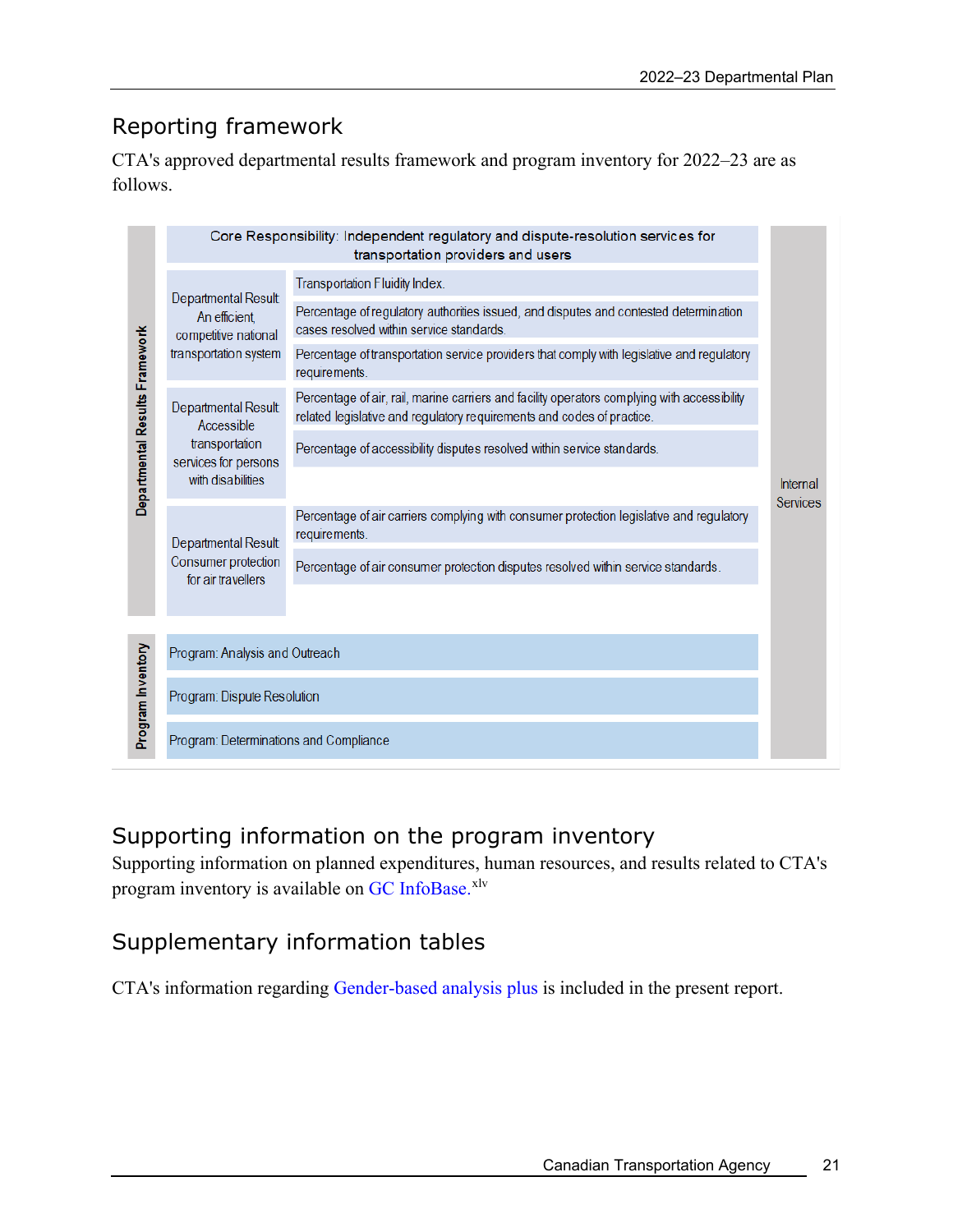# <span id="page-25-0"></span>Federal tax expenditures

CTA's Departmental Plan does not include information on tax expenditures.

Tax expenditures are the responsibility of the Minister of Finance. The Department of Finance Canada publishes cost estimates and projections for government-wide tax expenditures each year in the [Report on Federal Tax Expenditures.](https://www.canada.ca/en/department-finance/services/publications/federal-tax-expenditures.html) XIVI This report provides detailed information on tax expenditures, including objectives, historical background and references to related federal spending programs, as well as evaluations, research papers and gender-based analysis plus.

# <span id="page-25-1"></span>Organizational contact information **Mailing address**

15 Eddy Street Gatineau, Quebec K1A 0N9

**Telephone:** 1-888-222-2592

**Fax:** 819-997-6727

**Email:** info@otc-cta.gc.ca

Website(s): [https://www.otc-cta.gc.ca](https://www.otc-cta.gc.ca/eng)<sup>xlvii</sup>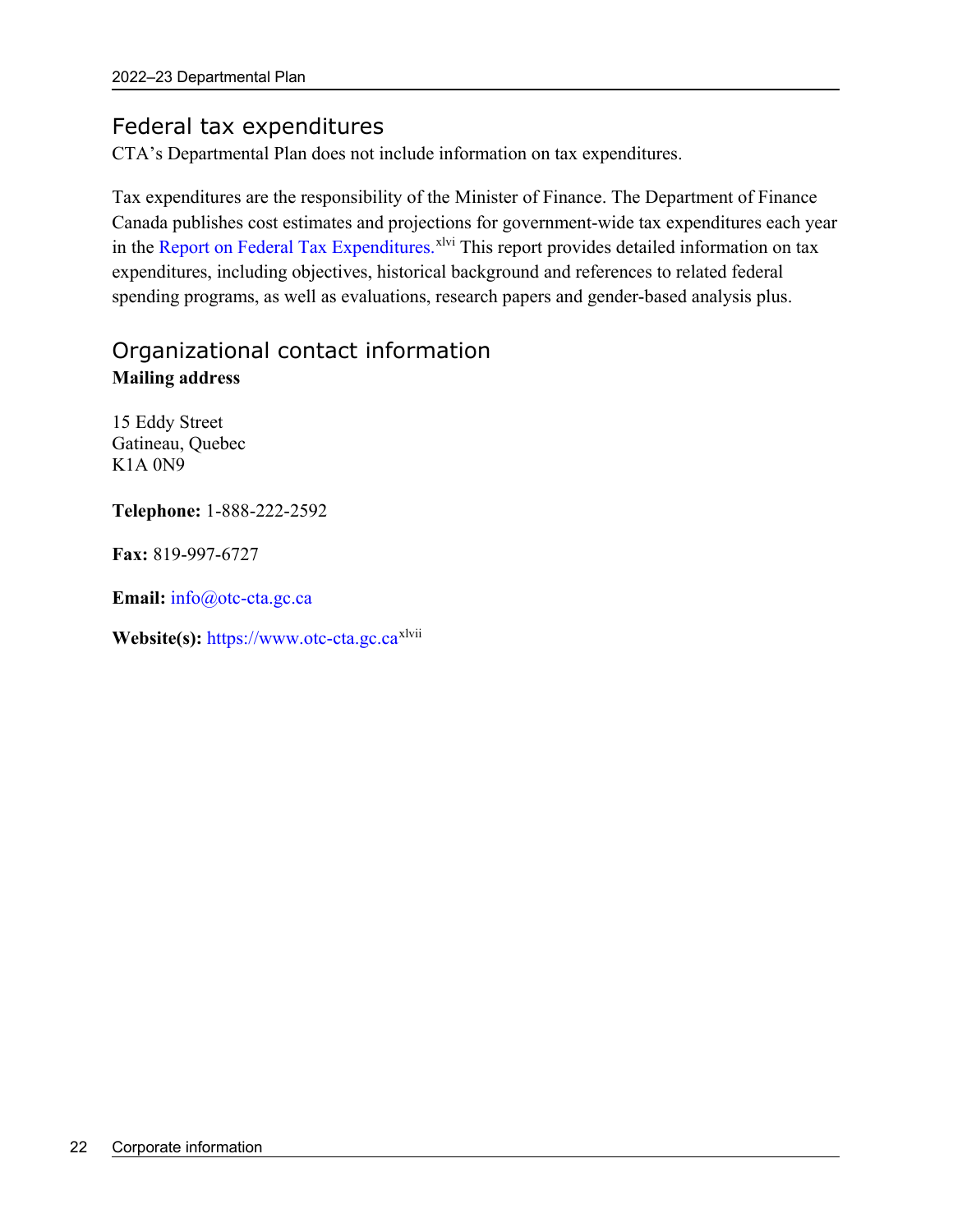# <span id="page-26-0"></span>Appendix: [d](#page-31-42)efinitions **appropriation (***crédit***)**

Any authority of Parliament to pay money out of the Consolidated Revenue Fund.

### **budgetary expenditures (***dépenses budgétaires***)**

Operating and capital expenditures; transfer payments to other levels of government, organizations or individuals; and payments to Crown corporations.

### **core responsibility (***responsabilité essentielle***)**

An enduring function or role performed by a department. The intentions of the department with respect to a core responsibility are reflected in one or more related departmental results that the department seeks to contribute to or influence.

### **Departmental Plan (***plan ministériel***)**

A document that sets out a department's priorities, programs, expected results and associated resource requirements, covering a three-year period beginning with the year indicated in the title of the report. Departmental Plans are tabled in Parliament each spring.

### **departmental result (***résultat ministériel***)**

A change that a department seeks to influence. A departmental result is often outside departments' immediate control, but it should be influenced by program-level outcomes.

### **departmental result indicator (***indicateur de résultat ministériel***)**

A factor or variable that provides a valid and reliable means to measure or describe progress on a departmental result.

### **departmental results framework (***cadre ministériel des résultats***)**

A framework that consists of the department's core responsibilities, departmental results and departmental result indicators.

### **Departmental Results Report (***rapport sur les résultats ministériels***)**

A report on a department's actual performance in a fiscal year against its plans, priorities and expected results set out in its Departmental Plan for that year. Departmental Results Reports are usually tabled in Parliament each fall.

### **experimentation (***expérimentation***)**

The conducting of activities that explore, test and compare the effects and impacts of policies and interventions in order to inform decision-making and improve outcomes for Canadians. Experimentation is related to, but distinct from, innovation. Innovation is the trying of something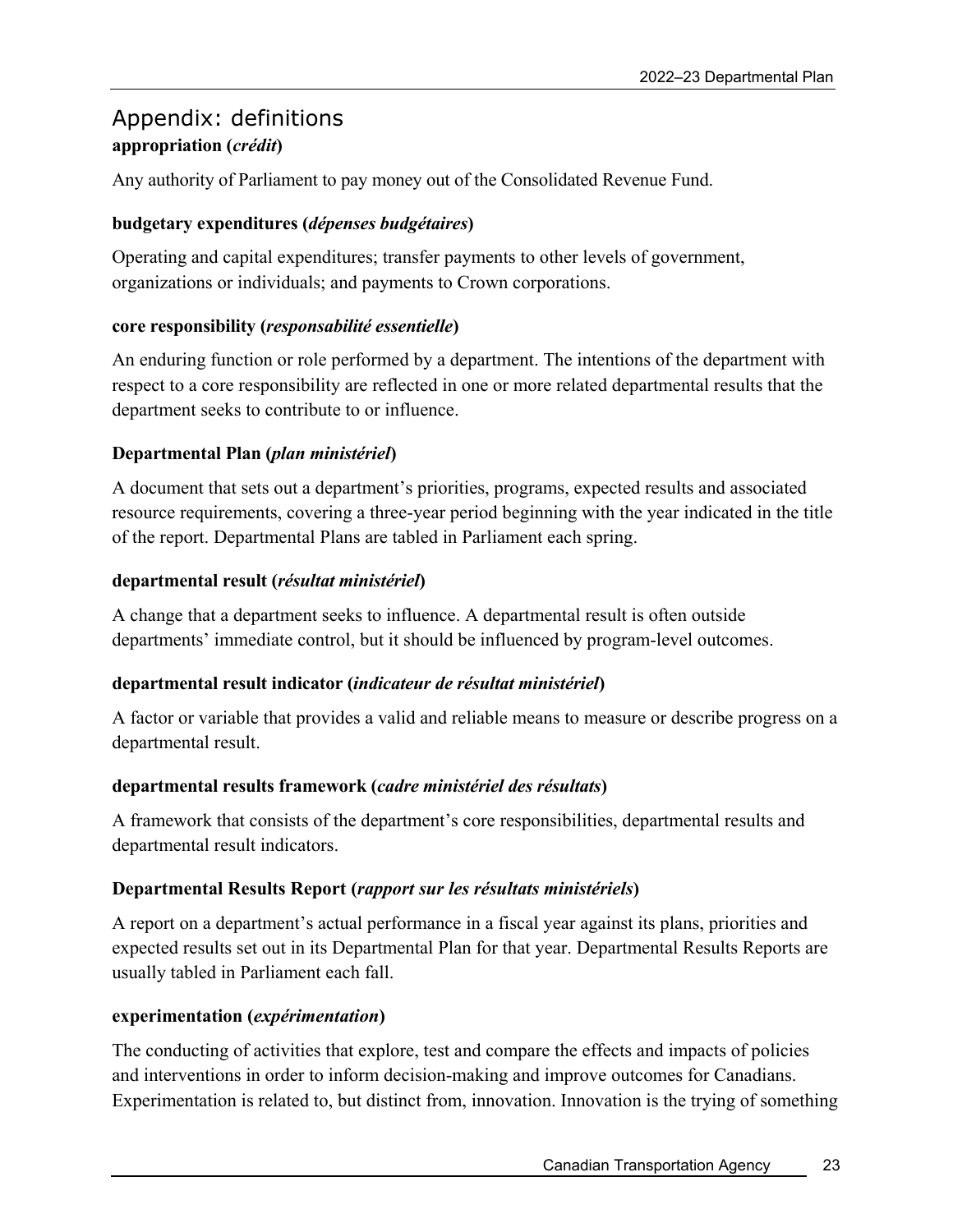new; experimentation involves a rigorous comparison of results. For example, introducing a new mobile application to communicate with Canadians can be an innovation; systematically testing the new application and comparing it against an existing website or other tools to see which one reaches more people, is experimentation.

### **full-time equivalent (***équivalent temps plein***)**

A measure of the extent to which an employee represents a full person-year charge against a departmental budget. Full-time equivalents are calculated as a ratio of assigned hours of work to scheduled hours of work. Scheduled hours of work are set out in collective agreements.

### **gender-based analysis plus (GBA Plus) (***analyse comparative entre les sexes plus [ACS Plus]***)**

An analytical tool used to support the development of responsive and inclusive policies, programs and other initiatives; and understand how factors such as sex, race, national and ethnic origin, Indigenous origin or identity, age, sexual orientation, socio-economic conditions, geography, culture and disability, impact experiences and outcomes, and can affect access to and experience of government programs.

### **government-wide priorities (***priorités pangouvernementales***)**

For the purpose of the 2022-23 Departmental Plan, government-wide priorities are the high-level themes outlining the Government's agenda in the 2021 Speech from the Throne: protecting Canadians from COVID-19; helping Canadians through the pandemic; building back better  $-a$ resiliency agenda for the middle class; and the Canada we're fighting for.

#### **horizontal initiative (***initiative horizontale***)**

An initiative in which two or more federal organizations are given funding to pursue a shared outcome, often linked to a government priority.

#### **non-budgetary expenditures (***dépenses non budgétaires***)**

Net outlays and receipts related to loans, investments and advances, which change the composition of the financial assets of the Government of Canada.

#### **performance (***rendement***)**

What an organization did with its resources to achieve its results, how well those results compare to what the organization intended to achieve, and how well lessons learned have been identified.

### **plan (***plan***)**

The articulation of strategic choices, which provides information on how an organization intends to achieve its priorities and associated results. Generally, a plan will explain the logic behind the strategies chosen and tend to focus on actions that lead up to the expected result.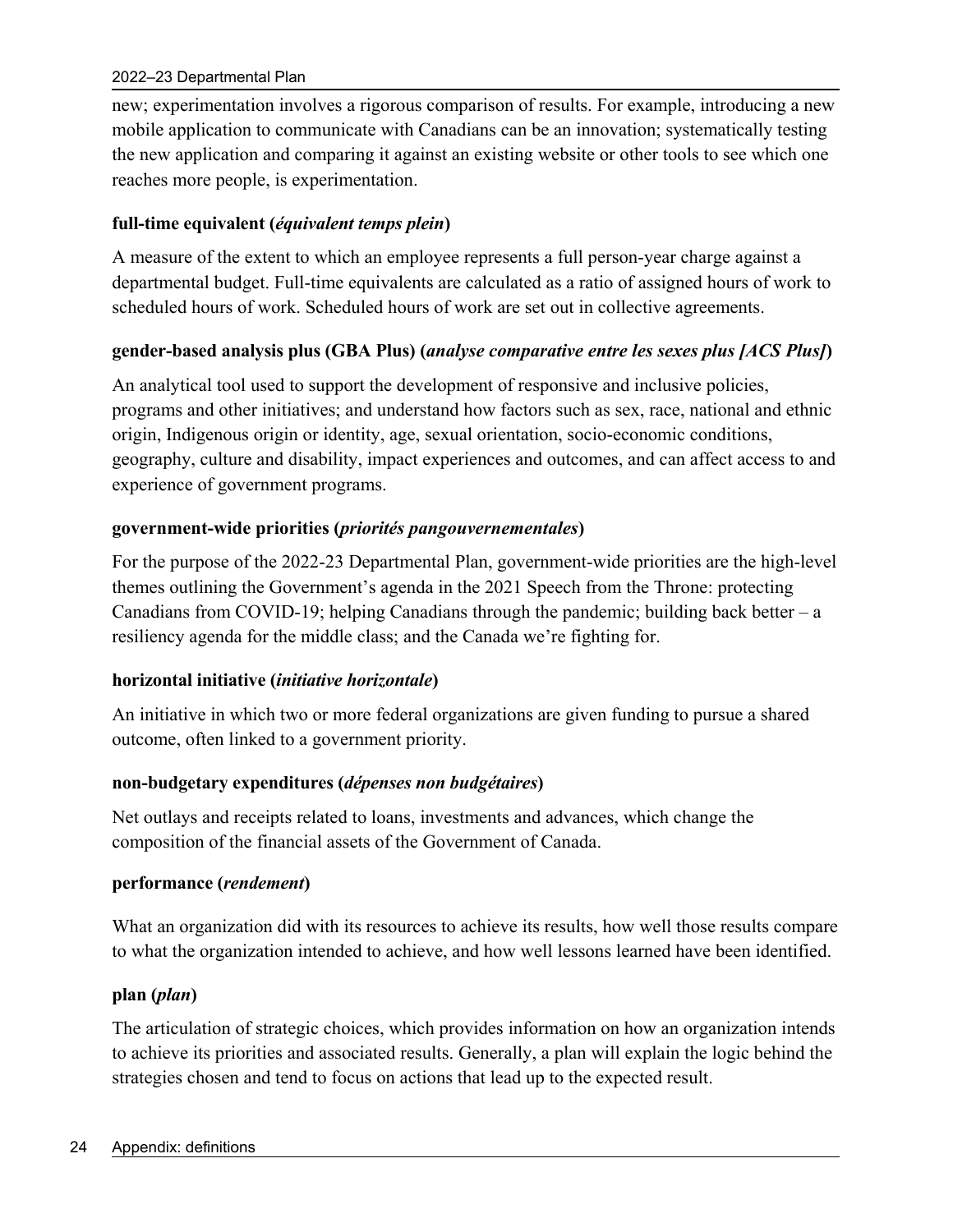#### **planned spending (***dépenses prévues***)**

For Departmental Plans and Departmental Results Reports, planned spending refers to those amounts presented in the Main Estimates.

A department is expected to be aware of the authorities that it has sought and received. The determination of planned spending is a departmental responsibility, and departments must be able to defend the expenditure and accrual numbers presented in their Departmental Plans and Departmental Results Reports.

#### **program (***programme***)**

Individual or groups of services, activities or combinations thereof that are managed together within a department and that focus on a specific set of outputs, outcomes or service levels.

#### **program inventory (***répertoire des programmes***)**

An inventory of a department's programs that describes how resources are organized to carry out the department's core responsibilities and achieve its planned results.

#### **result (***résultat***)**

An external consequence attributed, in part, to an organization, policy, program or initiative. Results are not within the control of a single organization, policy, program or initiative; instead, they are within the area of the organization's influence.

#### **statutory expenditures (***dépenses législatives***)**

Expenditures that Parliament has approved through legislation other than appropriation acts. The legislation sets out the purpose of the expenditures and the terms and conditions under which they may be made.

#### **target (***cible***)**

A measurable performance or success level that an organization, program or initiative plans to achieve within a specified time period. Targets can be either quantitative or qualitative.

#### **voted expenditures (***dépenses votées***)**

Expenditures that Parliament approves annually through an Appropriation Act. The vote wording becomes the governing conditions under which these expenditures may be made.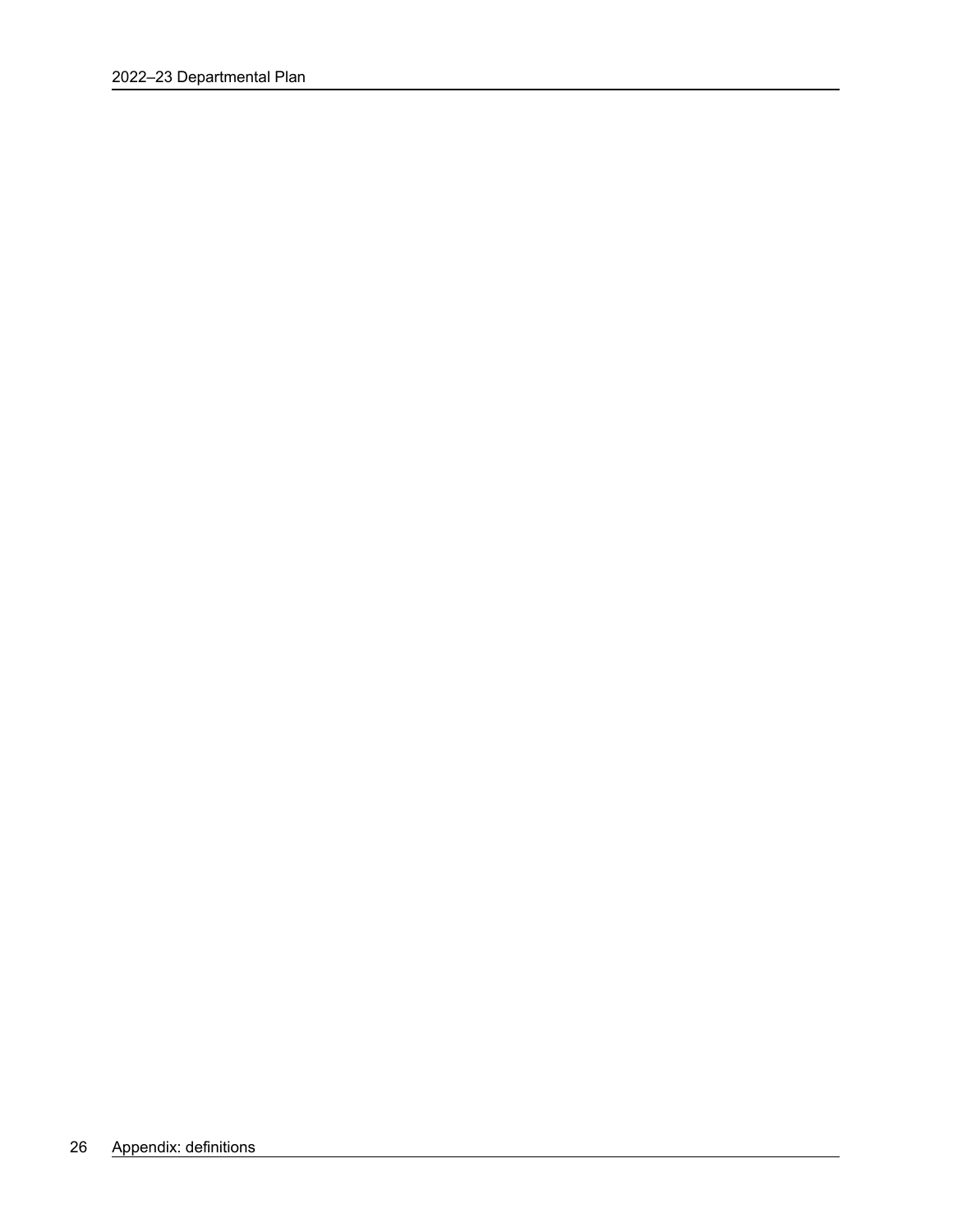# <span id="page-30-0"></span>Endnotes

<sup>i</sup> Accessible Transportation Planning and Reporting Regulations, [https://otc-cta.gc.ca/eng/accessible-transportation](https://otc-cta.gc.ca/eng/accessible-transportation-planning-and-reporting-regulations)[planning-and-reporting-regulations](https://otc-cta.gc.ca/eng/accessible-transportation-planning-and-reporting-regulations)

ii Canada Gazette 1[, https://www.canada.ca/en/health-canada/services/drugs-health-products/medical](https://www.canada.ca/en/health-canada/services/drugs-health-products/medical-devices/legislation-guidelines/canada-gazette-part1.html)[devices/legislation-guidelines/canada-gazette-part1.html](https://www.canada.ca/en/health-canada/services/drugs-health-products/medical-devices/legislation-guidelines/canada-gazette-part1.html)

iii Canada Transportation Act,<https://laws-lois.justice.gc.ca/eng/acts/c-10.4/>

iv Canada Gazette Part I, [https://www.gazette.gc.ca/rp-pr/publications-eng.html#a1](https://www.gazette.gc.ca/rp-pr/publications-eng.html%23a1)

v.Accessibility Advisory Committee,<https://otc-cta.gc.ca/eng/accessibility-advisory-committee>

vi.Air Passenger Protection microsite,<https://rppa-appr.ca/eng>

vii.GC InfoBase,<https://www.tbs-sct.gc.ca/ems-sgd/edb-bdd/index-eng.html#start>

viii.GC InfoBase[, https://www.tbs-sct.gc.ca/ems-sgd/edb-bdd/index-eng.html#start](https://www.tbs-sct.gc.ca/ems-sgd/edb-bdd/index-eng.html#start)

ix.GC InfoBase,<https://www.tbs-sct.gc.ca/ems-sgd/edb-bdd/index-eng.html#start>

<sup>x</sup> Accessible Canada Act (S.C. 2019, c. 10), <https://laws-lois.justice.gc.ca/eng/acts/A-0.6/>

xi. 2022–23 Main Estimates, [https://www.canada.ca/en/treasury-board-secretariat/services/planned-government](https://www.canada.ca/en/treasury-board-secretariat/services/planned-government-spending/government-expenditure-plan-main-estimates.html)[spending/government-expenditure-plan-main-estimates.html](https://www.canada.ca/en/treasury-board-secretariat/services/planned-government-spending/government-expenditure-plan-main-estimates.html)

xii CTA Website[, https://www.otc-cta.gc.ca/](https://www.otc-cta.gc.ca/)

xiii.Canada Transportation Act, S.C. 1996, c. 10, as amended[, https://laws-lois.justice.gc.ca/eng/acts/C-](https://laws-lois.justice.gc.ca/eng/acts/C-10.4/index.html)[10.4/index.html](https://laws-lois.justice.gc.ca/eng/acts/C-10.4/index.html)

xiv Accessible Canada Act (S.C. 2019, c. 10), <https://laws-lois.justice.gc.ca/eng/acts/A-0.6/>

xv Canada Marine Act (S.C. 1998, c. 10)[, https://laws-lois.justice.gc.ca/eng/acts/C-6.7/index.html](https://laws-lois.justice.gc.ca/eng/acts/C-6.7/index.html)

xvi Canadian Environmental Assessment Act, 2012 (S.C. 2012, c. 19,s. 52), [https://laws-lois.justice.gc.ca/eng/acts/c-](https://laws-lois.justice.gc.ca/eng/acts/c-15.21/index.html)[15.21/index.html](https://laws-lois.justice.gc.ca/eng/acts/c-15.21/index.html)

xvii Civil Air Navigation Services Commercialization Act (S.C. 1996, c. 20), [https://laws](https://laws-lois.justice.gc.ca/eng/acts/C-29.7/index.html)[lois.justice.gc.ca/eng/acts/C-29.7/index.html](https://laws-lois.justice.gc.ca/eng/acts/C-29.7/index.html)

xviii Coasting Trade Act (S.C. 1992, c. 31),<https://laws-lois.justice.gc.ca/eng/acts/C-33.3/index.html>

xix Energy Supplies Emergency Act (R.S.C., 1985, c. E-9),<https://laws.justice.gc.ca/eng/acts/E-9/index.html>

xx Pilotage Act (R.S.C., 1985, c. P-14)[, https://laws.justice.gc.ca/eng/acts/P-14/index.html](https://laws.justice.gc.ca/eng/acts/P-14/index.html)

xxi Railway Relocation and Crossing Act (R.S. C., 1985, c. R-4),<https://laws.justice.gc.ca/eng/acts/R-4/index.html>

xxii Railway Safety Act (R.S.C., 1985, c.32 (4th Supp.),<https://laws.justice.gc.ca/eng/acts/R-4.2/index.html>

xxiii Shipping Conference Exemption Act, 1987 (R.S.C., 1985, c. 17 (3rd Supp.), [https://laws.justice.gc.ca/eng/acts/S-](https://laws.justice.gc.ca/eng/acts/S-10.01/index.html)[10.01/index.html](https://laws.justice.gc.ca/eng/acts/S-10.01/index.html)

xxiv Accessible Transportation for Persons with Disabilities Regulations (SOR/2019-244), [https://laws](https://laws-lois.justice.gc.ca/eng/regulations/SOR-2019-244/index.html)[lois.justice.gc.ca/eng/regulations/SOR-2019-244/index.html](https://laws-lois.justice.gc.ca/eng/regulations/SOR-2019-244/index.html)

xxv Air Passenger Protection Regulations (SOR/2019-150)[, https://laws.justice.gc.ca/eng/regulations/SOR-2019-](https://laws.justice.gc.ca/eng/regulations/SOR-2019-150/index.html) [150/index.html](https://laws.justice.gc.ca/eng/regulations/SOR-2019-150/index.html)

xxvi Air Transportation Regulations (SOR/88-58), [https://laws-lois.justice.gc.ca/eng/regulations/SOR-88-](https://laws-lois.justice.gc.ca/eng/regulations/SOR-88-58/index.html) [58/index.html](https://laws-lois.justice.gc.ca/eng/regulations/SOR-88-58/index.html)

xxvii Canadian Transportation Agency Designated Provisions Regulations (SOR/99-244), [https://laws](https://laws-lois.justice.gc.ca/eng/regulations/SOR-99-244/index.html)[lois.justice.gc.ca/eng/regulations/SOR-99-244/index.html](https://laws-lois.justice.gc.ca/eng/regulations/SOR-99-244/index.html)

xxviii Regulations on Operational Terms for Rail Level of Services Arbitration (SOR/2014-192), [https://laws](https://laws-lois.justice.gc.ca/eng/regulations/SOR-2014-192/)[lois.justice.gc.ca/eng/regulations/SOR-2014-192/](https://laws-lois.justice.gc.ca/eng/regulations/SOR-2014-192/)

xxix Personnel Training for the Assistance of Persons with Disabilities Regulations (SOR/94-42), <https://laws.justice.gc.ca/eng/regulations/SOR-94-42/index.html>

xxx Railway Costing Regulations (SOR/80-310), <https://laws.justice.gc.ca/eng/regulations/SOR-80-310/index.html>

xxxi Railway Interswitching Regulations (SOR/88-41)[, https://laws.justice.gc.ca/eng/regulations/sor-88-41/index.html](https://laws.justice.gc.ca/eng/regulations/sor-88-41/index.html) xxxii Railway Third Party Liability Insurance Coverage Regulations (SOR/96-337),

<https://laws.justice.gc.ca/eng/regulations/SOR-96-337/index.html>

xxxiii Railway Traffic and Passenger Tariffs Regulations (SOR/96-338),

<https://laws.justice.gc.ca/eng/regulations/SOR-96-338/index.html>

xxxiv Railway Traffic Liability Regulations (SOR/91-488), [https://laws.justice.gc.ca/eng/regulations/SOR-91-](https://laws.justice.gc.ca/eng/regulations/SOR-91-488/index.html) [488/index.html](https://laws.justice.gc.ca/eng/regulations/SOR-91-488/index.html)

xxxv Transportation Information Regulations (SOR/96-334)[, https://laws.justice.gc.ca/eng/regulations/SOR-91-](https://laws.justice.gc.ca/eng/regulations/SOR-91-488/index.html) [488/index.html](https://laws.justice.gc.ca/eng/regulations/SOR-91-488/index.html)